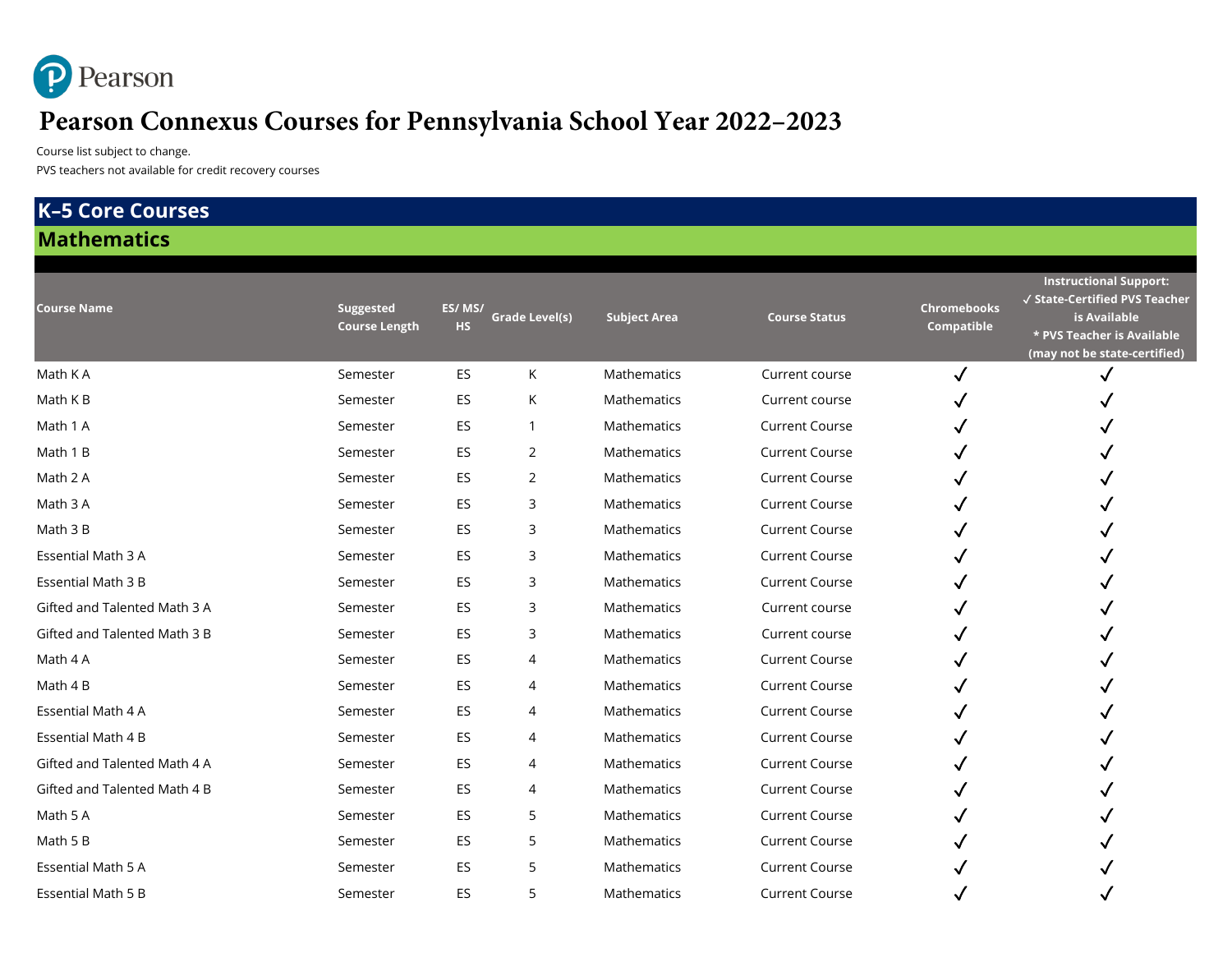| Gifted and Talented Math 5 A | Semester | $-$ | Mathematics | Current Course |  |
|------------------------------|----------|-----|-------------|----------------|--|
| Gifted and Talented Math 5 B | semester | $-$ | Mathematics | Current Course |  |

## **Science**

| <b>Course Name</b>              | Suggested<br><b>Course Length</b> | ES/MS/<br><b>HS</b> | <b>Grade Level(s)</b> | <b>Subject Area</b> | <b>Course Status</b>  | <b>Chromebooks</b><br>Compatible | <b>Instructional Support:</b><br>√ State-Certified PVS Teacher<br>is Available<br>* PVS Teacher is Available<br>(may not be state-certified) |
|---------------------------------|-----------------------------------|---------------------|-----------------------|---------------------|-----------------------|----------------------------------|----------------------------------------------------------------------------------------------------------------------------------------------|
| Science KA                      | Semester                          | ES                  | K                     | Science             | <b>Current Course</b> |                                  |                                                                                                                                              |
| Science K B                     | Semester                          | ES                  | Κ                     | Science             | <b>Current Course</b> |                                  |                                                                                                                                              |
| Science 1 A                     | Semester                          | ES                  | 1                     | Science             | <b>Current Course</b> |                                  |                                                                                                                                              |
| Science 1 B                     | Semester                          | ES                  |                       | Science             | <b>Current Course</b> |                                  |                                                                                                                                              |
| NGSS - Science 1 A              | Semester                          | ES                  |                       | Science             | <b>Current Course</b> |                                  |                                                                                                                                              |
| NGSS - Science 1 B              | Semester                          | ES                  | 1                     | Science             | <b>Current Course</b> |                                  |                                                                                                                                              |
| Science 2 A                     | Semester                          | ES                  | 2                     | Science             | <b>Current Course</b> |                                  |                                                                                                                                              |
| Science 2 B                     | Semester                          | ES                  | 2                     | Science             | <b>Current Course</b> |                                  |                                                                                                                                              |
| NGSS - Science 2 A              | Semester                          | ES                  | 2                     | Science             | <b>Current Course</b> |                                  |                                                                                                                                              |
| NGSS - Science 2 B              | Semester                          | ES                  | 2                     | Science             | <b>Current Course</b> |                                  |                                                                                                                                              |
| Science 3 A                     | Semester                          | ES                  | 3                     | Science             | <b>Current Course</b> |                                  |                                                                                                                                              |
| Science 3 B                     | Semester                          | ES                  | 3                     | Science             | <b>Current Course</b> |                                  |                                                                                                                                              |
| Gifted and Talented Science 3 A | Semester                          | ES                  | 3                     | Science             | <b>Current Course</b> |                                  |                                                                                                                                              |
| Gifted and Talented Science 3 B | Semester                          | ES                  | 3                     | Science             | <b>Current Course</b> |                                  |                                                                                                                                              |
| Science 4 A                     | Semester                          | ES                  | 4                     | Science             | <b>Current Course</b> |                                  |                                                                                                                                              |
| Science 4 B                     | Semester                          | ES                  | 4                     | Science             | <b>Current Course</b> |                                  |                                                                                                                                              |
| Gifted and Talented Science 4 A | Semester                          | ES                  | 4                     | Science             | <b>Current Course</b> |                                  |                                                                                                                                              |
| Gifted and Talented Science 4 B | Semester                          | ES                  | 4                     | Science             | <b>Current Course</b> |                                  |                                                                                                                                              |
| Science 5 A                     | Semester                          | ES                  | 5                     | Science             | <b>Current Course</b> |                                  |                                                                                                                                              |
| Science 5 B                     | Semester                          | ES                  | 5                     | Science             | <b>Current Course</b> |                                  |                                                                                                                                              |
| Gifted and Talented Science 5 A | Semester                          | ES                  | 5                     | Science             | <b>Current Course</b> |                                  |                                                                                                                                              |
| Gifted and Talented 5 B         | Semester                          | ES                  | 5                     | Science             | <b>Current Course</b> |                                  |                                                                                                                                              |
|                                 |                                   |                     |                       |                     |                       |                                  |                                                                                                                                              |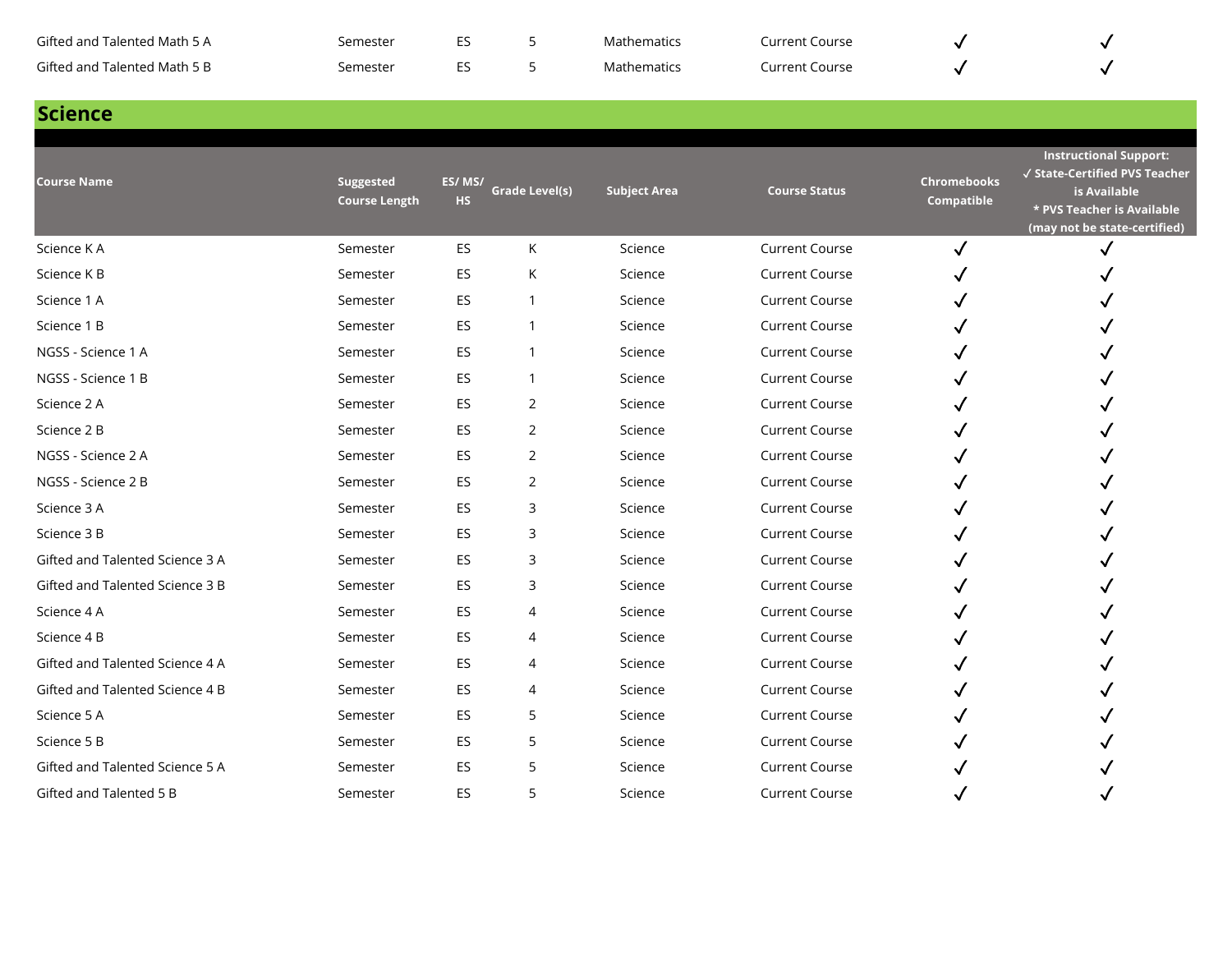| <b>Language Arts</b> |  |
|----------------------|--|
|----------------------|--|

| <b>Course Name</b>                    | <b>Suggested</b><br><b>Course Length</b> | ES/MS/<br><b>HS</b> | <b>Grade Level(s)</b> | <b>Subject Area</b> | <b>Course Status</b>  | <b>Chromebooks</b><br>Compatible | <b>Instructional Support:</b><br>√ State-Certified PVS Teacher<br>is Available<br>* PVS Teacher is Available<br>(may not be state-certified) |
|---------------------------------------|------------------------------------------|---------------------|-----------------------|---------------------|-----------------------|----------------------------------|----------------------------------------------------------------------------------------------------------------------------------------------|
| Language Arts K A                     | Semester                                 | ES                  | K                     | Language Arts       | <b>Current Course</b> |                                  |                                                                                                                                              |
| Language Arts K B                     | Semester                                 | ES                  | K                     | Language Arts       | <b>Current Course</b> |                                  |                                                                                                                                              |
| Language Arts 1 A                     | Semester                                 | ES                  | 1                     | Language Arts       | <b>Current Course</b> |                                  |                                                                                                                                              |
| Language Arts 1 B                     | Semester                                 | ES                  |                       | Language Arts       | <b>Current Course</b> |                                  |                                                                                                                                              |
| Language Arts 2 A                     | Semester                                 | ES                  | 2                     | Language Arts       | <b>Current Course</b> |                                  |                                                                                                                                              |
| Language Arts 2 B                     | Semester                                 | ES                  | 2                     | Language Arts       | <b>Current Course</b> |                                  |                                                                                                                                              |
| Language Arts 3 A                     | Semester                                 | ES                  | 3                     | Language Arts       | New Course            |                                  |                                                                                                                                              |
| Language Arts 3 B                     | Semester                                 | ES                  | 3                     | Language Arts       | New Course            |                                  |                                                                                                                                              |
| Gifted and Talented Language Arts 3 A | Semester                                 | ES                  | 3                     | Language Arts       | New Course            |                                  |                                                                                                                                              |
| Gifted and Talented Language Arts 3 B | Semester                                 | ES                  | 3                     | Language Arts       | New Course            |                                  |                                                                                                                                              |
| Language Arts 4 A                     | Semester                                 | ES                  | 4                     | Language Arts       | New Course            |                                  |                                                                                                                                              |
| Language Arts 4 B                     | Semester                                 | ES                  | 4                     | Language Arts       | New Course            |                                  |                                                                                                                                              |
| Gifted and Talented Language Arts 4 A | Semester                                 | ES                  | 4                     | Language Arts       | New Course            |                                  |                                                                                                                                              |
| Gifted and Talented Language Arts 4 B | Semester                                 | ES                  | 4                     | Language Arts       | New Course            |                                  |                                                                                                                                              |
| Language Arts 5 A                     | Semester                                 | ES                  | 5                     | Language Arts       | New Course            |                                  |                                                                                                                                              |
| Language Arts 5 B                     | Semester                                 | ES                  | 5                     | Language Arts       | New Course            |                                  |                                                                                                                                              |
| Gifted and Talented Language Arts 5 A | Semester                                 | ES                  | 5                     | Language Arts       | New Course            |                                  |                                                                                                                                              |
| Gifted and Talented Language Arts 5 B | Semester                                 | ES                  | 5                     | Language Arts       | New Course            |                                  |                                                                                                                                              |

### **Social Studies**

| <b>Course Name</b> | Suggested<br><b>Course Length</b> | ES/MS/<br><b>HS</b> | <b>Grade Level(s)</b> | <b>Subject Area</b> | <b>Course Status</b>  | <b>Chromebooks</b><br>Compatible | <b>Instructional Support:</b><br>√ State-Certified PVS Teacher<br>is Available<br>* PVS Teacher is Available<br>(may not be state-certified) |
|--------------------|-----------------------------------|---------------------|-----------------------|---------------------|-----------------------|----------------------------------|----------------------------------------------------------------------------------------------------------------------------------------------|
| Social Studies K A | Semester                          | ES                  | K                     | Social Studies      | Current Course        |                                  |                                                                                                                                              |
| Social Studies K B | Semester                          | ES                  | K.                    | Social Studies      | <b>Current Course</b> |                                  |                                                                                                                                              |
| Social Studies 1 A | Semester                          | ES                  |                       | Social Studies      | Current Course        |                                  |                                                                                                                                              |
| Social Studies 1 B | Semester                          | ES                  |                       | Social Studies      | Current Course        |                                  |                                                                                                                                              |
| Social Studies 2 A | Semester                          | ES                  |                       | Social Studies      | <b>Current Course</b> |                                  |                                                                                                                                              |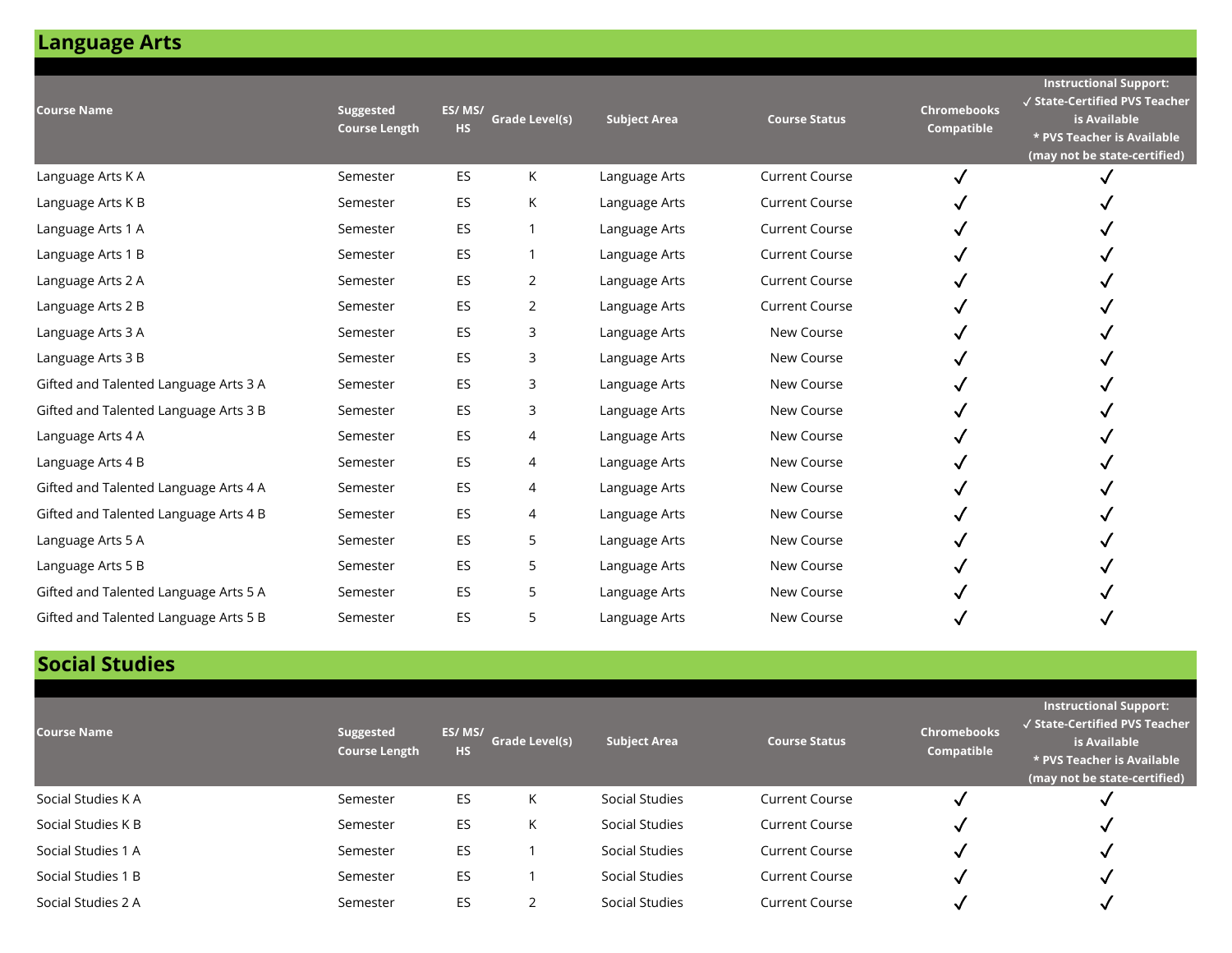| Semester | ES  |   | Social Studies | <b>Current Course</b> |   | M |
|----------|-----|---|----------------|-----------------------|---|---|
| Semester | ES  |   | Social Studies | <b>Current Course</b> |   | M |
| Semester | ES. |   | Social Studies | Current Course        |   |   |
| Semester | ES. | 4 | Social Studies | <b>Current Course</b> |   | v |
| Semester | ES. | 4 | Social Studies | Current Course        | M | M |
| Semester | ES. |   | Social Studies | <b>Current Course</b> |   | w |
| Semester | ES  |   | Social Studies | <b>Current Course</b> |   |   |
|          |     |   |                |                       |   |   |

# **Health and Physical Education**

| Course Name          | Suggested<br><b>Course Length</b> | ES/MS/<br><b>HS</b> | <b>Grade Level(s)</b> | <b>Subject Area</b> | <b>Course Status</b>  | <b>Chromebooks</b><br>Compatible | <b>Instructional Support:</b><br>√ State-Certified PVS Teacher<br>is Available<br>* PVS Teacher is Available<br>(may not be state-certified) |
|----------------------|-----------------------------------|---------------------|-----------------------|---------------------|-----------------------|----------------------------------|----------------------------------------------------------------------------------------------------------------------------------------------|
| Physical Education K | Yearlong                          | ES                  | K                     | Health and PE       | <b>Current Course</b> | √                                |                                                                                                                                              |
| Physical Education 1 | Yearlong                          | ES                  |                       | Health and PE       | <b>Current Course</b> | √                                |                                                                                                                                              |
| Physical Education 2 | Yearlong                          | ES                  | 2                     | Health and PE       | <b>Current Course</b> | √                                |                                                                                                                                              |
| Physical Education 3 | Yearlong                          | ES                  | 3                     | Health and PE       | <b>Current Course</b> | v                                |                                                                                                                                              |
| Physical Education 4 | Yearlong                          | ES                  | 4                     | Health and PE       | <b>Current Course</b> | v                                |                                                                                                                                              |
| Physical Education 5 | Yearlong                          | ES                  | 5                     | Health and PE       | <b>Current Course</b> |                                  |                                                                                                                                              |

#### **K–5 Electives Humanities**

| <b>Course Name</b>           | Suggested<br><b>Course Length</b> | ES/MS/<br><b>HS</b> | <b>Grade Level(s)</b> | <b>Subject Area</b> | <b>Course Status</b>  | <b>Chromebooks</b><br>Compatible | <b>Instructional Support:</b><br>√ State-Certified PVS Teacher<br>is Available<br>* PVS Teacher is Available<br>(may not be state-certified) |
|------------------------------|-----------------------------------|---------------------|-----------------------|---------------------|-----------------------|----------------------------------|----------------------------------------------------------------------------------------------------------------------------------------------|
| Art K                        | Yearlong                          | ES                  | K                     | <b>Humanities</b>   | <b>Current Course</b> | √                                |                                                                                                                                              |
| Art 1                        | Yearlong                          | ES                  |                       | <b>Humanities</b>   | <b>Current Course</b> | √                                |                                                                                                                                              |
| Art 2                        | Yearlong                          | ES                  | 2                     | <b>Humanities</b>   | <b>Current Course</b> | √                                |                                                                                                                                              |
| Art 3                        | Yearlong                          | ES                  | 3                     | <b>Humanities</b>   | <b>Current Course</b> | √                                | √                                                                                                                                            |
| Art 4                        | Yearlong                          | ES                  | 4                     | <b>Humanities</b>   | <b>Current Course</b> |                                  |                                                                                                                                              |
| Art 5                        | Yearlong                          | ES                  | 5                     | Humanities          | <b>Current Course</b> | √                                |                                                                                                                                              |
| <b>Experiencing Music I</b>  | Yearlong                          | ES                  | $K-2$                 | Humanities          | <b>Current Course</b> | Install                          | ✓                                                                                                                                            |
| <b>Experiencing Music II</b> | Yearlong                          | ES                  | $K-2$                 | <b>Humanities</b>   | <b>Current Course</b> | Install                          | ✓                                                                                                                                            |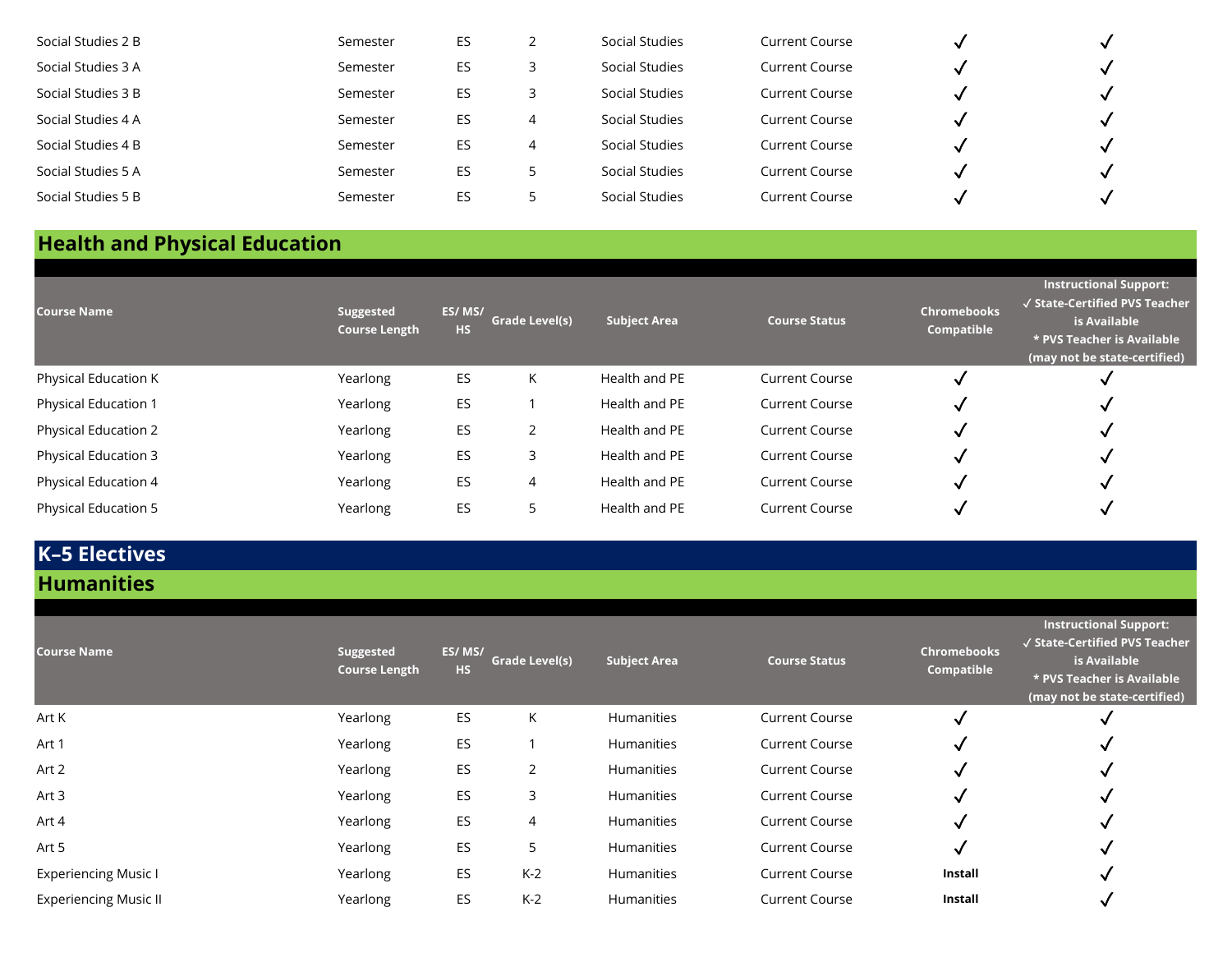| <b>Experiencing Music III</b> | Yearlong | E5  | K-2     | <b>Humanities</b> | Current Course | <b>Install</b> |  |
|-------------------------------|----------|-----|---------|-------------------|----------------|----------------|--|
| Discovering Music I           | Yearlong | E5  | $3 - 5$ | <b>Humanities</b> | Current Course | <b>Install</b> |  |
| Discovering Music II          | Yearlong | ES. | $3 - 5$ | <b>Humanities</b> | Current Course | <b>Install</b> |  |
| Discovering Music III         | Yearlong | E5  | $3 - 5$ | <b>Humanities</b> | Current Course | <b>Install</b> |  |

## **Language Arts**

| Course Name                            | Suggested<br><b>Course Length</b> | ES/MS/<br><b>HS</b> | <b>Grade Level(s)</b> | <b>Subject Area</b> | <b>Course Status</b> | <b>Chromebooks</b><br>Compatible | <b>Instructional Support:</b><br>√ State-Certified PVS Teacher<br>is Available<br>* PVS Teacher is Available<br>(may not be state-certified) |
|----------------------------------------|-----------------------------------|---------------------|-----------------------|---------------------|----------------------|----------------------------------|----------------------------------------------------------------------------------------------------------------------------------------------|
| Gifted and Talented Literature Study 2 | Yearlong                          | ES                  | ∠                     | Language Arts       | New Course           | v                                |                                                                                                                                              |
| Gifted and Talented Literature Study 3 | Yearlong                          | ES                  | 3                     | Language Arts       | New Course           | W                                |                                                                                                                                              |
| Gifted and Talented Literature Study 4 | Yearlong                          | ES                  | 4                     | Language Arts       | New Course           |                                  |                                                                                                                                              |
| Gifted and Talented Literature Study 5 | Yearlong                          | ES.                 |                       | Language Arts       | New Course           |                                  |                                                                                                                                              |

## **Technology**

| <b>Course Name</b>                           | Suggested<br><b>Course Length</b> | ES/MS/<br><b>HS</b> | Grade Level(s) | <b>Subject Area</b> | <b>Course Status</b>  | <b>Chromebooks</b><br><b>Compatible</b> | <b>Instructional Support:</b><br>√ State-Certified PVS Teacher<br>is Available<br>* PVS Teacher is Available<br>(may not be state-certified) |
|----------------------------------------------|-----------------------------------|---------------------|----------------|---------------------|-----------------------|-----------------------------------------|----------------------------------------------------------------------------------------------------------------------------------------------|
| Educational Technology and Online Learning K | Yearlong                          | ES                  | K              | Technology          | <b>Current Course</b> | Install                                 |                                                                                                                                              |
| Educational Technology and Online Learning 1 | Yearlong                          | ES                  |                | Technology          | <b>Current Course</b> | Install                                 | √                                                                                                                                            |
| Educational Technology and Online Learning 2 | Yearlong                          | ES                  | 2              | Technology          | <b>Current Course</b> | Install                                 | √                                                                                                                                            |
| Educational Technology and Online Learning 3 | Yearlong                          | ES                  | 3              | Technology          | <b>Current Course</b> | $\checkmark$                            | √                                                                                                                                            |
| Educational Technology and Online Learning 4 | Yearlong                          | ES                  | 4              | Technology          | <b>Current Course</b> | $\checkmark$                            |                                                                                                                                              |
| Educational Technology and Online Learning 5 | Yearlong                          | ES                  | 5              | Technology          | <b>Current Course</b> | $\checkmark$                            | √                                                                                                                                            |
| WebQuest                                     | Yearlong                          | ES/MS               | K-8            | Technology          | <b>Current Course</b> | √                                       | $\star$                                                                                                                                      |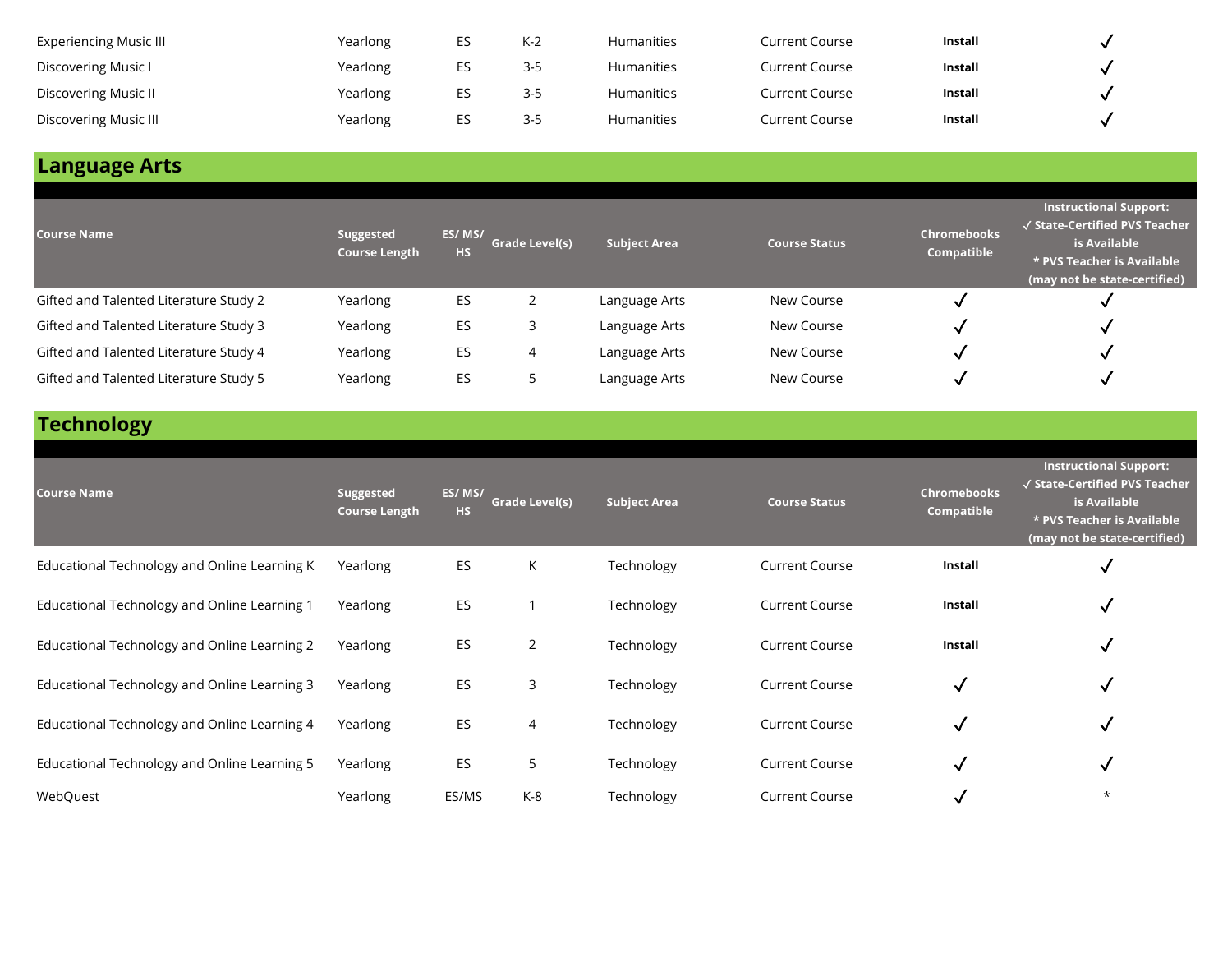## **World Languages**

| <b>Course Name</b>       | Suggested<br><b>Course Length</b> | ES/MS/<br><b>HS</b> | <b>Grade Level(s)</b> | <b>Subject Area</b> | <b>Course Status</b>  | <b>Chromebooks</b><br>Compatible | <b>Instructional Support:</b><br>√ State-Certified PVS Teacher<br>is Available<br>* PVS Teacher is Available<br>(may not be state-certified) |
|--------------------------|-----------------------------------|---------------------|-----------------------|---------------------|-----------------------|----------------------------------|----------------------------------------------------------------------------------------------------------------------------------------------|
| Elementary Chinese I     | Yearlong                          | ES                  | $3-5$                 | World Languages     | <b>Current Course</b> | v                                | $\star$                                                                                                                                      |
| Elementary Chinese II    | Yearlong                          | ES                  | $3-5$                 | World Languages     | Current Course        | √                                | $\star$                                                                                                                                      |
| Elementary Sign Language | Yearlong                          | ES                  | K-5                   | World Languages     | <b>Current Course</b> | v                                | $\star$                                                                                                                                      |
| Elementary Spanish I     | Yearlong                          | ES                  | $3 - 5$               | World Languages     | Current Course        | v                                |                                                                                                                                              |
| Elementary Spanish II    | Yearlong                          | ES                  | $3-5$                 | World Languages     | <b>Current Course</b> |                                  |                                                                                                                                              |

#### **6–8 Core Courses Mathematics**

| <b>Course Name</b>                          | <b>Suggested</b><br><b>Course Length</b> | ES/MS/<br><b>HS</b> | <b>Grade Level(s)</b> | <b>Subject Area</b> | <b>Course Status</b>  | <b>Chromebooks</b><br>Compatible | <b>Instructional Support:</b><br>√ State-Certified PVS Teacher<br>is Available<br>* PVS Teacher is Available<br>(may not be state-certified) |
|---------------------------------------------|------------------------------------------|---------------------|-----------------------|---------------------|-----------------------|----------------------------------|----------------------------------------------------------------------------------------------------------------------------------------------|
| Math 6 A                                    | Semester                                 | <b>MS</b>           | 6                     | Mathematics         | <b>Current Course</b> |                                  |                                                                                                                                              |
| Math 6 B                                    | Semester                                 | <b>MS</b>           | 6                     | Mathematics         | <b>Current Course</b> |                                  |                                                                                                                                              |
| Essential Math 6 A                          | Semester                                 | MS                  | 6                     | Mathematics         | <b>Current Course</b> |                                  |                                                                                                                                              |
| Essential Math 6 B                          | Semester                                 | MS                  | 6                     | Mathematics         | <b>Current Course</b> |                                  |                                                                                                                                              |
| Gifted and Talented Math 6 A (Pre-Algebra)  | Semester                                 | MS                  | 6                     | Mathematics         | <b>Current Course</b> |                                  |                                                                                                                                              |
| Gifted and Talented Math 6 B (Pre-Algebra)  | Semester                                 | MS                  | 6                     | Mathematics         | <b>Current Course</b> |                                  |                                                                                                                                              |
| Math 7 A                                    | Semester                                 | MS                  | 7                     | Mathematics         | <b>Current Course</b> |                                  |                                                                                                                                              |
| Math 7 B                                    | Semester                                 | MS                  | $\overline{7}$        | Mathematics         | <b>Current Course</b> |                                  |                                                                                                                                              |
| Essential Math 7 A                          | Semester                                 | MS                  | 7                     | Mathematics         | <b>Current Course</b> |                                  |                                                                                                                                              |
| Essential Math 7 B                          | Semester                                 | MS                  | 7                     | Mathematics         | <b>Current Course</b> |                                  |                                                                                                                                              |
| Gifted and Talented Math 7 A (Algebra 1)    | Semester                                 | MS                  | $\overline{7}$        | Mathematics         | <b>Current Course</b> |                                  |                                                                                                                                              |
| Gifted and Talented Math 7 B (Algebra 1)    | Semester                                 | MS                  | 7                     | Mathematics         | <b>Current Course</b> |                                  |                                                                                                                                              |
| Algebra Readiness (Pre-Algebra) A           | Semester                                 | MS                  | 8                     | Mathematics         | <b>Current Course</b> |                                  |                                                                                                                                              |
| Algebra Readiness (Pre-Algebra) B           | Semester                                 | MS                  | 8                     | Mathematics         | <b>Current Course</b> |                                  |                                                                                                                                              |
| Essential Algebra Readiness (Pre-Algebra) A | Semester                                 | MS                  | 8                     | Mathematics         | <b>Current Course</b> |                                  |                                                                                                                                              |
| Essential Algebra Readiness (Pre-Algebra) B | Semester                                 | MS                  | 8                     | Mathematics         | <b>Current Course</b> |                                  |                                                                                                                                              |
| Gifted and Talented Math 8 A (Geometry)     | Semester                                 | <b>MS</b>           | 8                     | Mathematics         | <b>Current Course</b> |                                  |                                                                                                                                              |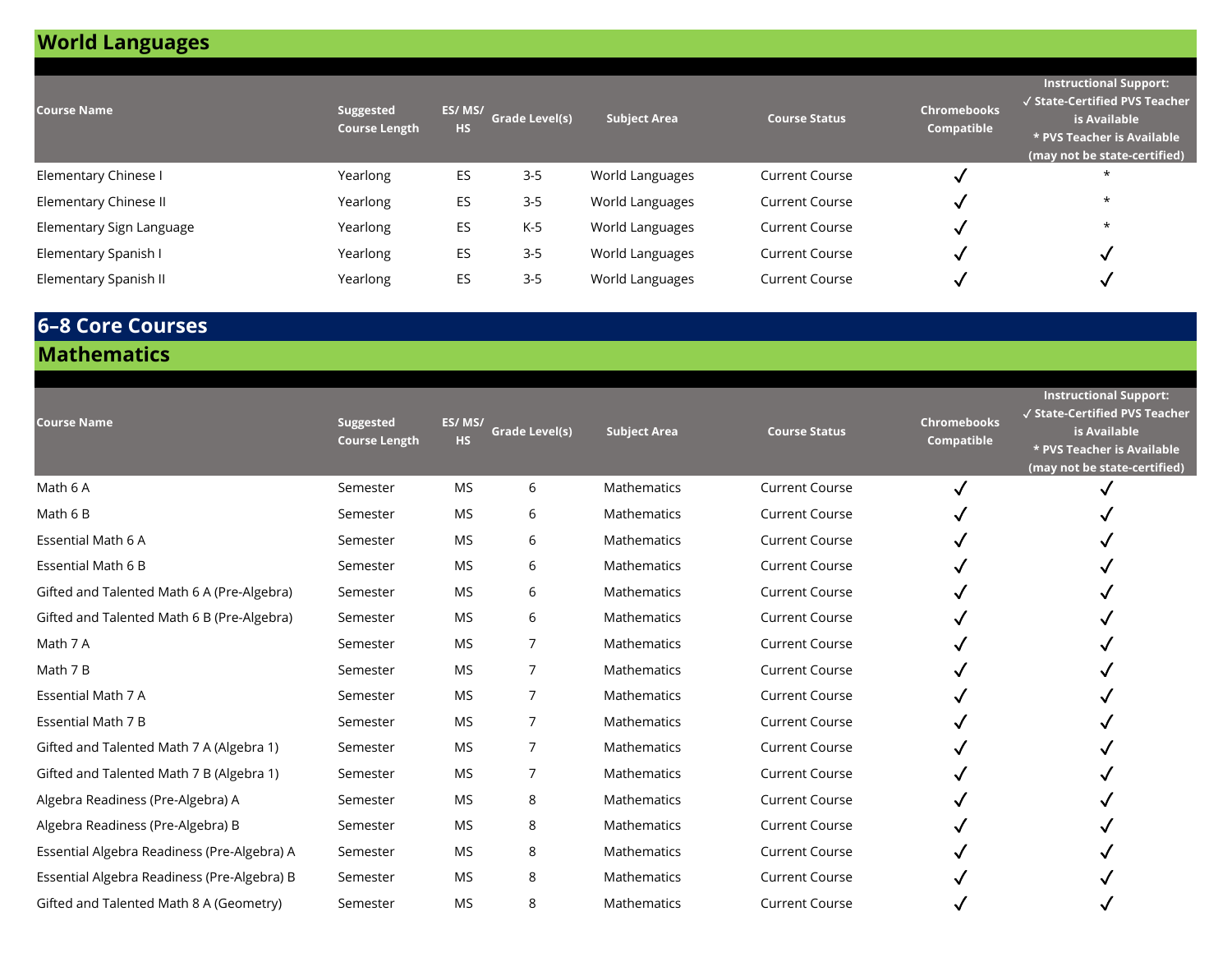

### **Science**

| <b>Course Name</b>              | Suggested<br><b>Course Length</b> | ES/MS/<br><b>HS</b> | <b>Grade Level(s)</b> | Subject Area | <b>Course Status</b>  | <b>Chromebooks</b><br>Compatible | <b>Instructional Support:</b><br>√ State-Certified PVS Teacher<br>is Available<br>* PVS Teacher is Available<br>(may not be state-certified) |
|---------------------------------|-----------------------------------|---------------------|-----------------------|--------------|-----------------------|----------------------------------|----------------------------------------------------------------------------------------------------------------------------------------------|
| Science 6 A                     | Semester                          | <b>MS</b>           | $6-8$                 | Science      | <b>Current Course</b> |                                  |                                                                                                                                              |
| Science 6 B                     | Semester                          | <b>MS</b>           | $6-8$                 | Science      | <b>Current Course</b> |                                  |                                                                                                                                              |
| Gifted and Talented Science 6 A | Semester                          | <b>MS</b>           | $6-8$                 | Science      | <b>Current Course</b> |                                  |                                                                                                                                              |
| Gifted and Talented Science 6 B | Semester                          | <b>MS</b>           | $6-8$                 | Science      | <b>Current Course</b> | ✓                                |                                                                                                                                              |
| Science 7 A                     | Semester                          | <b>MS</b>           | $6-8$                 | Science      | <b>Current Course</b> |                                  |                                                                                                                                              |
| Science 7 B                     | Semester                          | <b>MS</b>           | $6-8$                 | Science      | <b>Current Course</b> |                                  |                                                                                                                                              |
| Gifted and Talented Science 7 A | Semester                          | <b>MS</b>           | $6-8$                 | Science      | <b>Current Course</b> |                                  |                                                                                                                                              |
| Gifted and Talented Science 7 B | Semester                          | <b>MS</b>           | $6-8$                 | Science      | <b>Current Course</b> |                                  |                                                                                                                                              |
| Science 8 A                     | Semester                          | <b>MS</b>           | $6-8$                 | Science      | <b>Current Course</b> |                                  |                                                                                                                                              |
| Science 8 B                     | Semester                          | <b>MS</b>           | $6-8$                 | Science      | <b>Current Course</b> |                                  |                                                                                                                                              |
| Gifted and Talented Science 8 A | Semester                          | <b>MS</b>           | $6-8$                 | Science      | <b>Current Course</b> |                                  |                                                                                                                                              |
| Gifted and Talented Science 8 B | Semester                          | <b>MS</b>           | $6-8$                 | Science      | <b>Current Course</b> |                                  |                                                                                                                                              |

## **Language Arts**

| <b>Course Name</b>                    | Suggested<br><b>Course Length</b> | ES/MS/<br>HS. | <b>Grade Level(s)</b> | <b>Subject Area</b> | <b>Course Status</b>  | <b>Chromebooks</b><br>Compatible | <b>Instructional Support:</b><br>√ State-Certified PVS Teacher<br>is Available<br>* PVS Teacher is Available<br>(may not be state-certified) |
|---------------------------------------|-----------------------------------|---------------|-----------------------|---------------------|-----------------------|----------------------------------|----------------------------------------------------------------------------------------------------------------------------------------------|
| Language Arts 6 A                     | Semester                          | <b>MS</b>     | 6                     | Language Arts       | <b>Current Course</b> |                                  |                                                                                                                                              |
| Language Arts 6 B                     | Semester                          | <b>MS</b>     | 6                     | Language Arts       | <b>Current Course</b> | √                                |                                                                                                                                              |
| Gifted and Talented Language Arts 6 A | Semester                          | <b>MS</b>     | 6                     | Language Arts       | <b>Current Course</b> | √                                |                                                                                                                                              |
| Gifted and Talented Language Arts 6 B | Semester                          | <b>MS</b>     | 6                     | Language Arts       | <b>Current Course</b> | √                                |                                                                                                                                              |
| Language Arts 7 A                     | Semester                          | MS            |                       | Language Arts       | <b>Current Course</b> | v                                |                                                                                                                                              |
| Language Arts 7 B                     | Semester                          | MS            | 7                     | Language Arts       | <b>Current Course</b> | √                                |                                                                                                                                              |
| Gifted and Talented Language Arts 7 A | Semester                          | <b>MS</b>     | 7                     | Language Arts       | <b>Current Course</b> | √                                |                                                                                                                                              |
| Gifted and Talented Language Arts 7 B | Semester                          | <b>MS</b>     |                       | Language Arts       | <b>Current Course</b> | $\checkmark$                     |                                                                                                                                              |
| Language Arts 8 A                     | Semester                          | <b>MS</b>     | 8                     | Language Arts       | <b>Current Course</b> |                                  |                                                                                                                                              |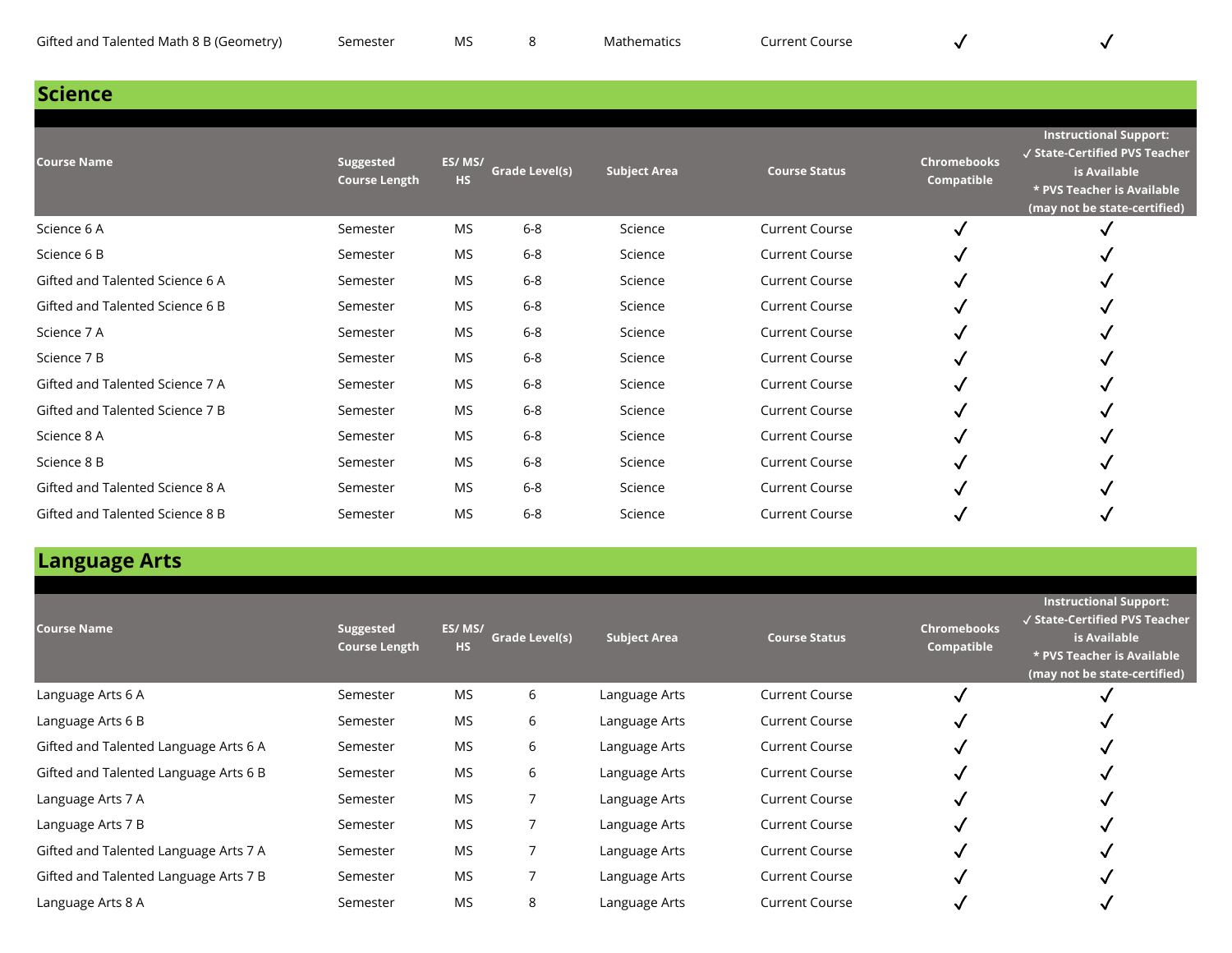| Language Arts 8 B                     | Semester | MS        | Language Arts | Current Course |  |
|---------------------------------------|----------|-----------|---------------|----------------|--|
| Gifted and Talented Language Arts 8 A | Semester | <b>MS</b> | Language Arts | Current Course |  |
| Gifted and Talented Language Arts 8 B | Semester | MS        | Language Arts | Current Course |  |

## **Social Studies**

| <b>Course Name</b> | Suggested<br><b>Course Length</b> | ES/MS/<br><b>HS</b> | Grade Level(s) | <b>Subject Area</b> | <b>Course Status</b>  | <b>Chromebooks</b><br>Compatible | <b>Instructional Support:</b><br>√ State-Certified PVS Teacher<br>is Available<br>* PVS Teacher is Available<br>(may not be state-certified) |
|--------------------|-----------------------------------|---------------------|----------------|---------------------|-----------------------|----------------------------------|----------------------------------------------------------------------------------------------------------------------------------------------|
| Social Studies 6 A | Semester                          | MS                  | $6-8$          | Social Studies      | Current Course        | √                                |                                                                                                                                              |
| Social Studies 6 B | Semester                          | MS                  | $6-8$          | Social Studies      | <b>Current Course</b> | √                                |                                                                                                                                              |
| Social Studies 7 A | Semester                          | <b>MS</b>           | $6-8$          | Social Studies      | <b>Current Course</b> | √                                |                                                                                                                                              |
| Social Studies 7 B | Semester                          | <b>MS</b>           | $6-8$          | Social Studies      | <b>Current Course</b> | J                                |                                                                                                                                              |
| Social Studies 8 A | Semester                          | <b>MS</b>           | $6-8$          | Social Studies      | <b>Current Course</b> | √                                |                                                                                                                                              |
| Social Studies 8 B | Semester                          | <b>MS</b>           | $6 - 8$        | Social Studies      | <b>Current Course</b> |                                  |                                                                                                                                              |

## **Health and Physical Education**

| <b>Course Name</b>              | Suggested<br><b>Course Length</b> | ES/MS/<br><b>HS</b> | Grade Level(s) | <b>Subject Area</b> | <b>Course Status</b>  | <b>Chromebooks</b><br>Compatible | <b>Instructional Support:</b><br>√ State-Certified PVS Teacher<br>is Available<br>* PVS Teacher is Available<br>(may not be state-certified) |
|---------------------------------|-----------------------------------|---------------------|----------------|---------------------|-----------------------|----------------------------------|----------------------------------------------------------------------------------------------------------------------------------------------|
| Health and Physical Education 6 | Yearlong                          | MS                  | b              | Health and PE       | <b>Current Course</b> |                                  |                                                                                                                                              |
| Health and Physical Education 7 | Yearlong                          | <b>MS</b>           |                | Health and PE       | <b>Current Course</b> |                                  |                                                                                                                                              |
| Health and Physical Education 8 | Yearlong                          | <b>MS</b>           | 8              | Health and PE       | Current Course        |                                  |                                                                                                                                              |
| Middle School Fitness           | Semester                          | <b>MS</b>           | $6 - 8$        | Other               | New Course            |                                  | N/A                                                                                                                                          |

#### **6–8 Electives Humanities**

|                    |                                   |           |                       |                     |                       | <b>Chromebooks</b> | <b>Instructional Support:</b> |
|--------------------|-----------------------------------|-----------|-----------------------|---------------------|-----------------------|--------------------|-------------------------------|
| <b>Course Name</b> | Suggested<br><b>Course Length</b> | ES/MS/    |                       |                     | <b>Course Status</b>  |                    | √ State-Certified PVS Teacher |
|                    |                                   | <b>HS</b> | <b>Grade Level(s)</b> | <b>Subject Area</b> |                       | Compatible         | is Available                  |
|                    |                                   |           |                       |                     |                       |                    | * PVS Teacher is Available    |
|                    |                                   |           |                       |                     |                       |                    | (may not be state-certified)  |
| Art 6 A            | Semester                          | MS        |                       | Humanities          | <b>Current Course</b> |                    | v                             |
| Art 6 B            | Semester                          | MS        |                       | Humanities          | <b>Current Course</b> |                    | $\cdot$                       |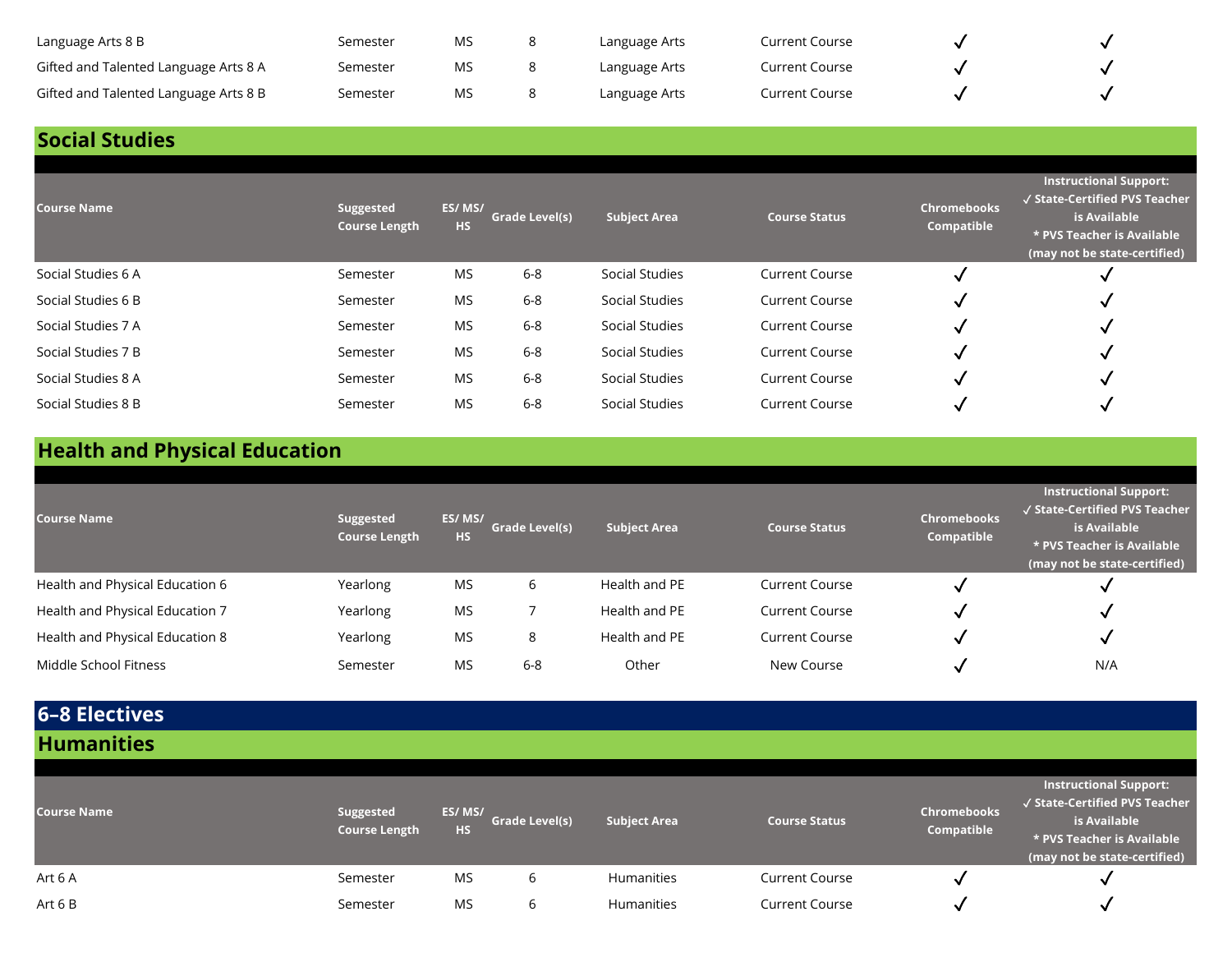| Art 7 A                              | Semester | MS        |         | <b>Humanities</b> | <b>Current Course</b> |         |     |
|--------------------------------------|----------|-----------|---------|-------------------|-----------------------|---------|-----|
| Art 7 B                              | Semester | MS        |         | <b>Humanities</b> | <b>Current Course</b> | √       |     |
| Art 8 A                              | Semester | MS        | 8       | <b>Humanities</b> | <b>Current Course</b> | ✓       |     |
| Art 8 B                              | Semester | MS        | 8       | <b>Humanities</b> | <b>Current Course</b> | ✓       |     |
| <b>Exploring Music I</b>             | Semester | MS        | $6-8$   | <b>Humanities</b> | <b>Current Course</b> | Install |     |
| <b>Exploring Music II</b>            | Semester | <b>MS</b> | $6-8$   | <b>Humanities</b> | <b>Current Course</b> | Install |     |
| <b>Exploring Music III</b>           | Semester | MS        | $6-8$   | <b>Humanities</b> | <b>Current Course</b> | Install |     |
| Middle School Exploring Music        | Semester | <b>MS</b> | $6-8$   | <b>Humanities</b> | New Course            | √       | N/A |
| Middle School Digital Art and Design | Semester | <b>MS</b> | $6-8$   | <b>Humanities</b> | <b>Current Course</b> | √       | √   |
| Middle School 2D Studio Art          | Semester | <b>MS</b> | $6-8$   | Other             | New Course            | √       | N/A |
| Middle School Photography I A        | Semester | <b>MS</b> | $6-8$   | Humanities        | <b>Current Course</b> | ✓       | N/A |
| Middle School Photography I B        | Semester | <b>MS</b> | $6 - 8$ | <b>Humanities</b> | <b>Current Course</b> |         | N/A |

# **Interdisciplinary**

| <b>Course Name</b> | <b>Suggested</b><br><b>Course Length</b> | ES/MS/<br><b>HS</b> | <b>Grade Level(s)</b> | <b>Subject Area</b> | <b>Course Status</b>  | <b>Chromebooks</b><br>Compatible | <b>Instructional Support:</b><br>√ State-Certified PVS Teacher<br>is Available<br>* PVS Teacher is Available<br>(may not be state-certified) |
|--------------------|------------------------------------------|---------------------|-----------------------|---------------------|-----------------------|----------------------------------|----------------------------------------------------------------------------------------------------------------------------------------------|
| Home Life          | Semester                                 | ES/MS               | K-8                   | Electives           | <b>Current Course</b> |                                  |                                                                                                                                              |

### **Language Arts**

|                                        |                      |           |                       |                     |                      |                    | Instructional Support:<br>√ State-Certified PVS Teacher |
|----------------------------------------|----------------------|-----------|-----------------------|---------------------|----------------------|--------------------|---------------------------------------------------------|
| <b>Course Name</b>                     | Suggested            | ES/MS/    | <b>Grade Level(s)</b> | <b>Subject Area</b> | <b>Course Status</b> | <b>Chromebooks</b> | is Available                                            |
|                                        | <b>Course Length</b> | <b>HS</b> |                       |                     |                      | Compatible         | * PVS Teacher is Available                              |
|                                        |                      |           |                       |                     |                      |                    | (may not be state-certified)                            |
| Gifted and Talented Literature Study 6 | Yearlong             | ES        | 6                     | Language Arts       | New Course           |                    |                                                         |
| Gifted and Talented Literature Study 7 | Yearlong             | ES        |                       | Language Arts       | New Course           |                    |                                                         |
| Gifted and Talented Literature Study 8 | Yearlong             | ES        | ٥                     | Language Arts       | New Course           |                    |                                                         |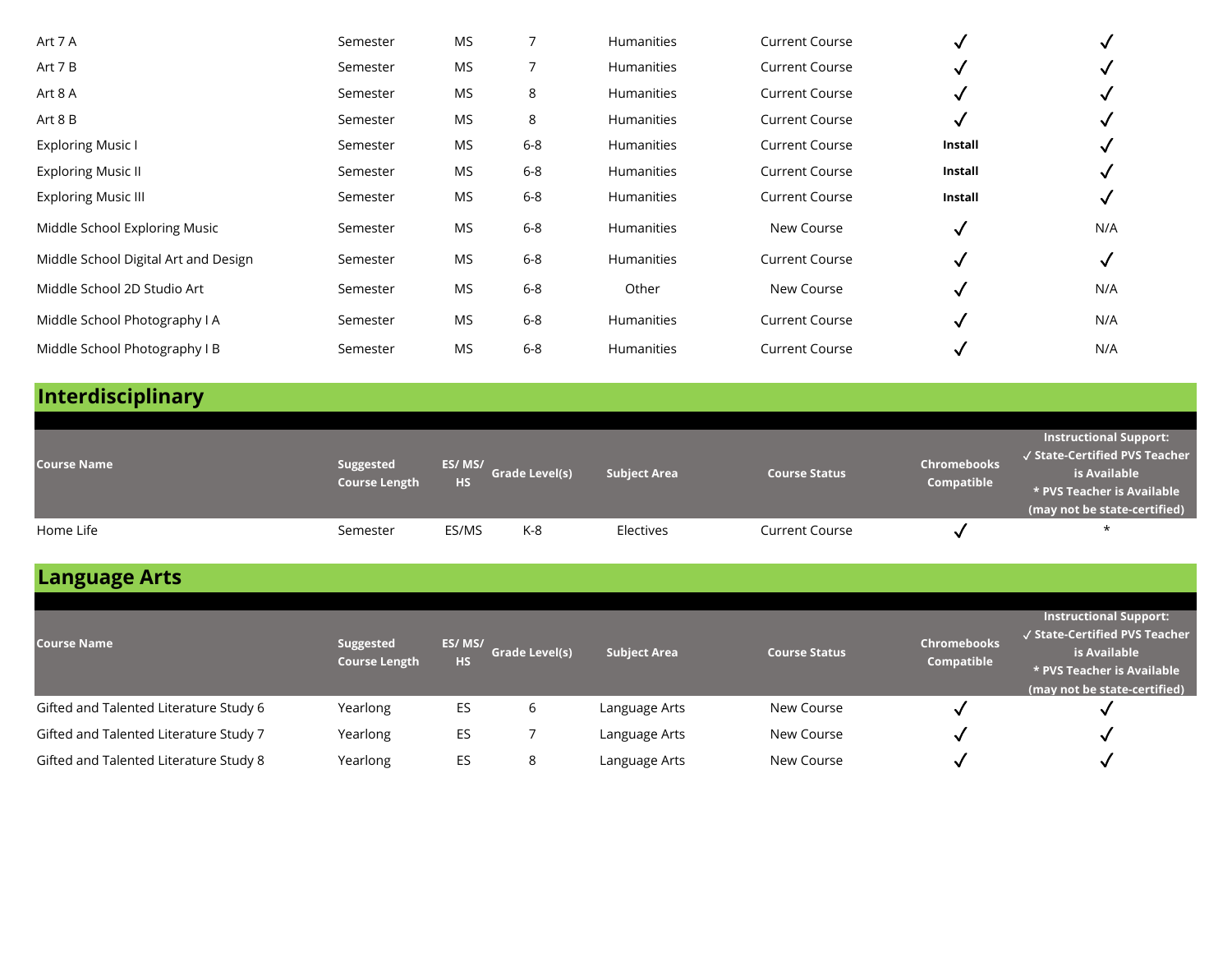| <b>Other</b>                                   |                                   |                     |                       |                     |                       |                                  |                                                                                                                                              |
|------------------------------------------------|-----------------------------------|---------------------|-----------------------|---------------------|-----------------------|----------------------------------|----------------------------------------------------------------------------------------------------------------------------------------------|
| <b>Course Name</b>                             | Suggested<br><b>Course Length</b> | ES/MS/<br><b>HS</b> | <b>Grade Level(s)</b> | <b>Subject Area</b> | <b>Course Status</b>  | <b>Chromebooks</b><br>Compatible | <b>Instructional Support:</b><br>√ State-Certified PVS Teacher<br>is Available<br>* PVS Teacher is Available<br>(may not be state-certified) |
| Middle School Game Design 1 A                  | Semester                          | MS                  | $6 - 8$               | Other               | New Course            | $\checkmark$                     | N/A                                                                                                                                          |
| Middle School Game Design 1 B                  | Semester                          | MS                  | $6 - 8$               | Other               | New Course            | ✓                                | N/A                                                                                                                                          |
| Middle School Career Exploration 1             | Semester                          | MS                  | $6 - 8$               | Other               | <b>Current Course</b> | √                                | $\star$                                                                                                                                      |
| Middle School Career Exploration 2             | Semester                          | MS                  | $6 - 8$               | Other               | <b>Current Course</b> |                                  | $\star$                                                                                                                                      |
| Middle School Journalism                       | Semester                          | <b>MS</b>           | $6 - 8$               | Other               | <b>Current Course</b> | √                                | $\star$                                                                                                                                      |
| Middle School Exploring Business               | Semester                          | MS                  | $6 - 8$               | Other               | New Course            | $\checkmark$                     | N/A                                                                                                                                          |
| Middle School Exploring Health Science         | Semester                          | <b>MS</b>           | $6 - 8$               | Other               | New Course            | $\checkmark$                     | N/A                                                                                                                                          |
| Middle School Exploring Information Technology | Semester                          | MS                  | $6 - 8$               | Other               | New Course            | √                                | N/A                                                                                                                                          |
| MS Study Skills                                | Semester                          | MS                  | $6 - 8$               | Other               | <b>Current Course</b> | √                                | N/A                                                                                                                                          |
| WebQuest                                       | Semester                          | ES/MS               | $K-8$                 | Other               | <b>Current Course</b> | v                                | $^\star$                                                                                                                                     |

**Technology**

| <b>Course Name</b>                           | Suggested<br><b>Course Length</b> | ES/MS/<br><b>HS</b> | <b>Grade Level(s)</b> | <b>Subject Area</b> | <b>Course Status</b>  | <b>Chromebooks</b><br>Compatible | <b>Instructional Support:</b><br>√ State-Certified PVS Teacher<br>is Available<br>* PVS Teacher is Available<br>(may not be state-certified) |
|----------------------------------------------|-----------------------------------|---------------------|-----------------------|---------------------|-----------------------|----------------------------------|----------------------------------------------------------------------------------------------------------------------------------------------|
| Educational Technology and Online Learning 6 | Yearlong                          | <b>MS</b>           | 6                     | Technology          | <b>Current Course</b> | √                                | √                                                                                                                                            |
| Educational Technology and Online Learning 7 | Yearlong                          | <b>MS</b>           |                       | Technology          | <b>Current Course</b> | √                                | √                                                                                                                                            |
| Educational Technology and Online Learning 8 | Yearlong                          | MS/HS               | $8 - 12$              | Technology          | <b>Current Course</b> | $\checkmark$                     | √                                                                                                                                            |
| Middle School Coding 1 A                     | Semester                          | <b>MS</b>           | $6-8$                 | Technology          | New Course            | $\checkmark$                     | N/A                                                                                                                                          |
| Middle School Coding 1 B                     | Semester                          | <b>MS</b>           | $6 - 8$               | Technology          | New Course            | √                                | N/A                                                                                                                                          |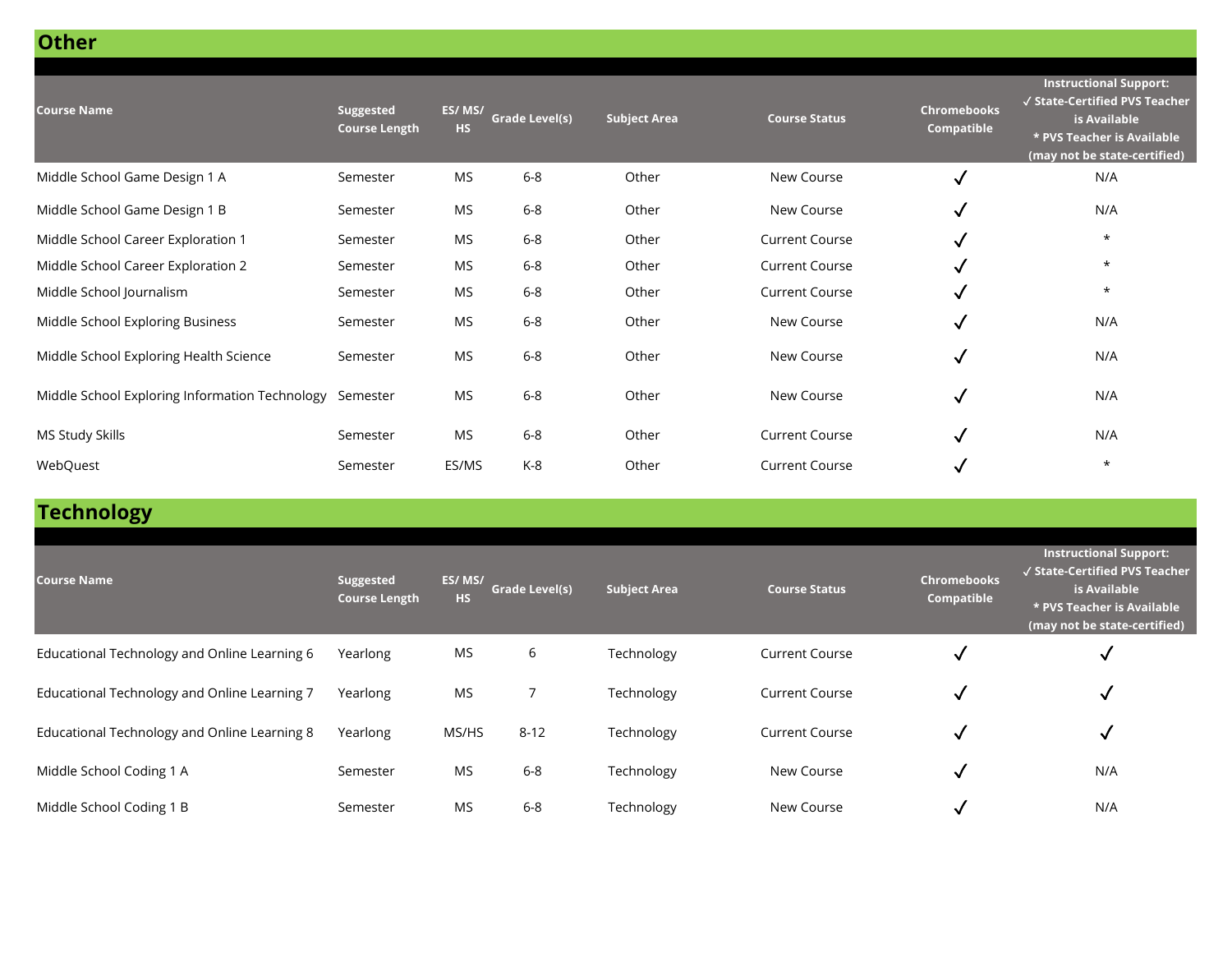## **World Languages**

| <b>Course Name</b>   | Suggested<br><b>Course Length</b> | ES/MS/<br><b>HS</b> | Grade Level(s) | <b>Subject Area</b> | <b>Course Status</b>  | <b>Chromebooks</b><br>Compatible | <b>Instructional Support:</b><br>√ State-Certified PVS Teacher<br>i is Available <sup>'</sup><br>* PVS Teacher is Available<br>(may not be state-certified) |
|----------------------|-----------------------------------|---------------------|----------------|---------------------|-----------------------|----------------------------------|-------------------------------------------------------------------------------------------------------------------------------------------------------------|
| Middle Chinese I     | Yearlong                          | MS                  | 6-8            | World Languages     | <b>Current Course</b> |                                  | $\star$                                                                                                                                                     |
| Middle Chinese II    | Yearlong                          | MS                  | $6-8$          | World Languages     | Current Course        |                                  | $\star$                                                                                                                                                     |
| Middle Sign Language | Yearlong                          | MS                  | 6-8            | World Languages     | <b>Current Course</b> |                                  | $\star$                                                                                                                                                     |
| Middle Spanish I     | Yearlong                          | MS                  | 6-8            | World Languages     | Current Course        |                                  |                                                                                                                                                             |
| Middle Spanish II    | Yearlong                          | MS                  | $6-8$          | World Languages     | <b>Current Course</b> |                                  |                                                                                                                                                             |

### **6-8 Misc.**

**Credit Recovery** 

| <b>Course Name</b>         | Suggested<br><b>Course Length</b> | ES/MS/<br><b>HS</b> | <b>Grade Level(s)</b> | <b>Subject Area</b> | <b>Course Status</b>  | <b>Chromebooks</b><br>Compatible | <b>Instructional Support:</b><br>√ State-Certified PVS Teacher<br>is Available<br>* PVS Teacher is Available<br>(may not be state-certified) |
|----------------------------|-----------------------------------|---------------------|-----------------------|---------------------|-----------------------|----------------------------------|----------------------------------------------------------------------------------------------------------------------------------------------|
| Basic Math 1 (M)           | Yearlong                          | <b>MS</b>           | $6 - 8$               | Mathematics         | <b>Current Course</b> | $\checkmark$                     | N/A                                                                                                                                          |
| Basic Math 2 (M)           | Yearlong                          | MS                  | $6 - 8$               | Mathematics         | <b>Current Course</b> | √                                | N/A                                                                                                                                          |
| Basic Math 3 (M)           | Yearlong                          | MS                  | $6 - 8$               | Mathematics         | <b>Current Course</b> | $\checkmark$                     | N/A                                                                                                                                          |
| Basic Math 4 (M)           | Yearlong                          | MS                  | $6 - 8$               | Mathematics         | <b>Current Course</b> | $\checkmark$                     | N/A                                                                                                                                          |
| Algebra 1 A (M)            | Semester                          | MS                  | $6 - 8$               | Mathematics         | <b>Current Course</b> | $\checkmark$                     | N/A                                                                                                                                          |
| Algebra 1 B (M)            | Semester                          | MS                  | $6 - 8$               | Mathematics         | <b>Current Course</b> | $\checkmark$                     | N/A                                                                                                                                          |
| Pre-Algebra (M) (U)        | Semester                          | MS                  | $6 - 8$               | Mathematics         | <b>Current Course</b> | $\checkmark$                     | N/A                                                                                                                                          |
| Pre-Algebra (M) (U)        | Semester                          | MS                  | $6 - 8$               | Mathematics         | <b>Current Course</b> | $\checkmark$                     | N/A                                                                                                                                          |
| Earth Science (M) (U)      | Yearlong                          | MS                  | $6 - 8$               | Science             | <b>Current Course</b> | $\checkmark$                     | N/A                                                                                                                                          |
| Life Science (M) (U)       | Yearlong                          | <b>MS</b>           | $6 - 8$               | Science             | <b>Current Course</b> | $\checkmark$                     | N/A                                                                                                                                          |
| Physical Science (M) (U)   | Yearlong                          | MS                  | $6 - 8$               | Science             | <b>Current Course</b> | $\checkmark$                     | N/A                                                                                                                                          |
| Science and Technology (M) | Semester                          | MS                  | $6 - 8$               | Science             | <b>Current Course</b> | ✓                                | N/A                                                                                                                                          |
| English (M) (U)            | Yearlong                          | MS                  | $6 - 8$               | Language Arts       | <b>Current Course</b> | $\checkmark$                     | N/A                                                                                                                                          |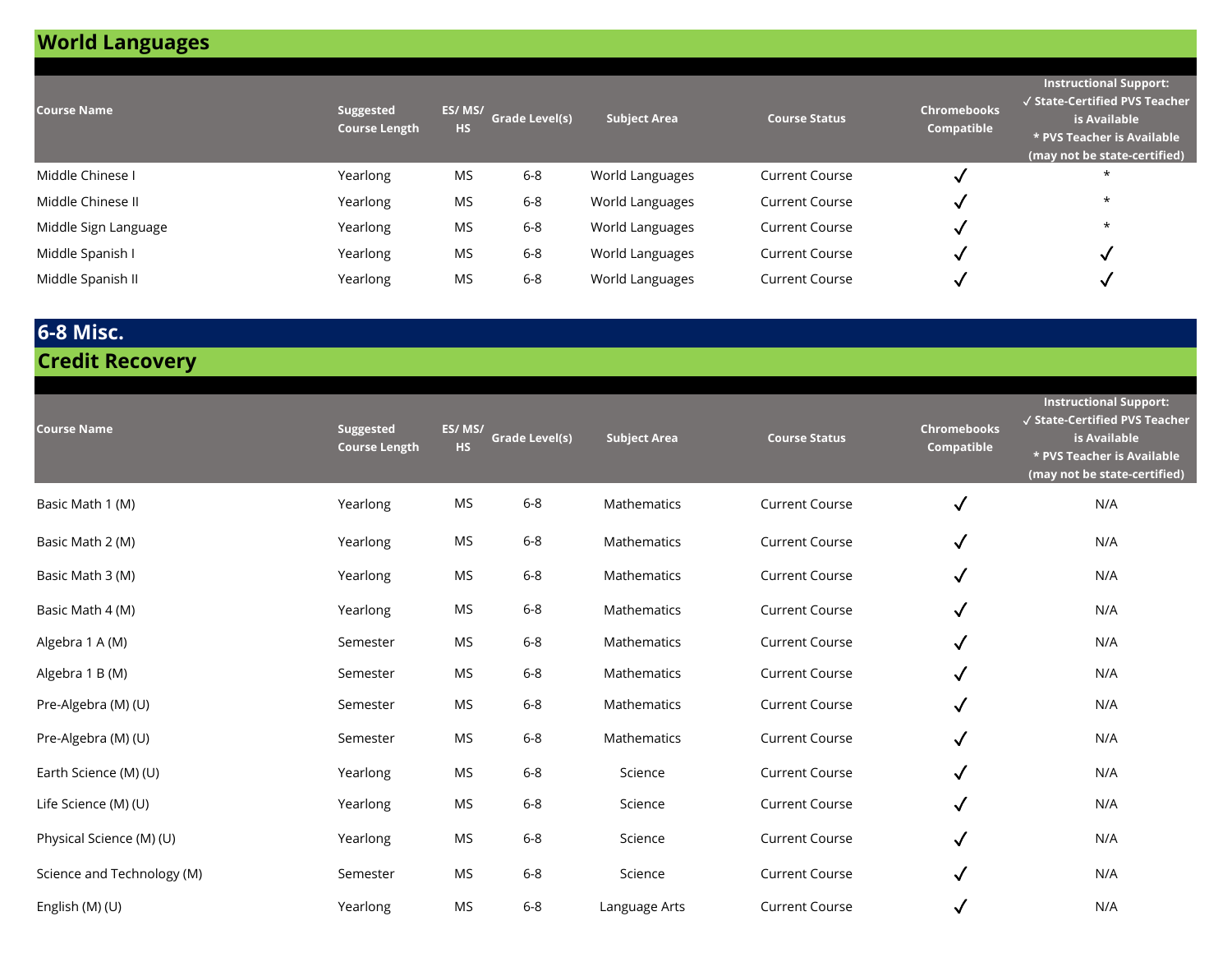| American History (M) (U)               | Semester | MS | $6 - 8$ | Social Studies | Current Course | N/A |
|----------------------------------------|----------|----|---------|----------------|----------------|-----|
| Civics: Foundations of Citizenship (M) | Semester | MS | $6 - 8$ | Social Studies | Current Course | N/A |
| World Studies (M) (U)                  | Semester | MS | $6 - 8$ | Social Studies | Current Course | N/A |

#### **9–12 Core Courses Mathematics**

| <b>Course Name</b>      | Suggested<br><b>Course Length</b> | ES/MS/<br><b>HS</b> | <b>Grade Level(s)</b> | <b>Subject Area</b> | <b>Course Status</b>  | <b>Chromebooks</b><br>Compatible | <b>Instructional Support:</b><br>√ State-Certified PVS Teacher<br>is Available<br>* PVS Teacher is Available<br>(may not be state-certified) |
|-------------------------|-----------------------------------|---------------------|-----------------------|---------------------|-----------------------|----------------------------------|----------------------------------------------------------------------------------------------------------------------------------------------|
| Algebra 1 A             | Semester                          | HS                  | $9 - 12$              | Mathematics         | <b>Current Course</b> |                                  |                                                                                                                                              |
| Algebra 1 B             | Semester                          | <b>HS</b>           | $9 - 12$              | Mathematics         | <b>Current Course</b> |                                  |                                                                                                                                              |
| Honors Algebra 1 A      | Semester                          | <b>HS</b>           | $9 - 12$              | Mathematics         | <b>Current Course</b> |                                  |                                                                                                                                              |
| Honors Algebra 1 B      | Semester                          | <b>HS</b>           | $9 - 12$              | Mathematics         | <b>Current Course</b> |                                  |                                                                                                                                              |
| Foundations Algebra 1 A | Semester                          | <b>HS</b>           | $9 - 12$              | Mathematics         | <b>Current Course</b> |                                  |                                                                                                                                              |
| Foundations Algebra 1 B | Semester                          | <b>HS</b>           | $9 - 12$              | Mathematics         | <b>Current Course</b> |                                  |                                                                                                                                              |
| Algebra 1 A, Part 1     | Semester                          | <b>HS</b>           | $9 - 12$              | Mathematics         | <b>Current Course</b> |                                  |                                                                                                                                              |
| Algebra 1 A, Part 2     | Semester                          | <b>HS</b>           | $9 - 12$              | Mathematics         | <b>Current Course</b> |                                  |                                                                                                                                              |
| Algebra 1 B, Part 1     | Semester                          | <b>HS</b>           | $9 - 12$              | Mathematics         | <b>Current Course</b> |                                  |                                                                                                                                              |
| Algebra 1 B, Part 2     | Semester                          | <b>HS</b>           | $9 - 12$              | Mathematics         | <b>Current Course</b> |                                  |                                                                                                                                              |
| Algebra 2 A             | Semester                          | <b>HS</b>           | $9 - 12$              | Mathematics         | <b>Current Course</b> |                                  |                                                                                                                                              |
| Algebra 2 B             | Semester                          | <b>HS</b>           | $9 - 12$              | Mathematics         | <b>Current Course</b> |                                  |                                                                                                                                              |
| Honors Algebra 2 A      | Semester                          | <b>HS</b>           | $9 - 12$              | Mathematics         | <b>Current Course</b> |                                  |                                                                                                                                              |
| Honors Algebra 2 B      | Semester                          | <b>HS</b>           | $9 - 12$              | Mathematics         | <b>Current Course</b> |                                  |                                                                                                                                              |
| Foundations Algebra 2 A | Semester                          | <b>HS</b>           | $9 - 12$              | Mathematics         | <b>Current Course</b> |                                  |                                                                                                                                              |
| Foundations Algebra 2 B | Semester                          | <b>HS</b>           | $9 - 12$              | Mathematics         | <b>Current Course</b> |                                  |                                                                                                                                              |
| Algebra 2 A, Part 1     | Semester                          | <b>HS</b>           | $9 - 12$              | Mathematics         | <b>Current Course</b> |                                  |                                                                                                                                              |
| Algebra 2 A, Part 2     | Semester                          | <b>HS</b>           | $9 - 12$              | <b>Mathematics</b>  | <b>Current Course</b> |                                  |                                                                                                                                              |
| Algebra 2 B, Part 1     | Semester                          | <b>HS</b>           | $9 - 12$              | Mathematics         | <b>Current Course</b> |                                  |                                                                                                                                              |
| Algebra 2 B, Part 2     | Semester                          | <b>HS</b>           | $9 - 12$              | Mathematics         | <b>Current Course</b> |                                  |                                                                                                                                              |
| Algebra with Finance A  | Semester                          | <b>HS</b>           | $9 - 12$              | <b>Mathematics</b>  | <b>Current Course</b> |                                  |                                                                                                                                              |
| Algebra with Finance B  | Semester                          | <b>HS</b>           | $9 - 12$              | Mathematics         | <b>Current Course</b> |                                  |                                                                                                                                              |
| Calculus A              | Semester                          | <b>HS</b>           | $9 - 12$              | Mathematics         | <b>Current Course</b> |                                  |                                                                                                                                              |
| Calculus B              | Semester                          | <b>HS</b>           | $9 - 12$              | Mathematics         | <b>Current Course</b> |                                  |                                                                                                                                              |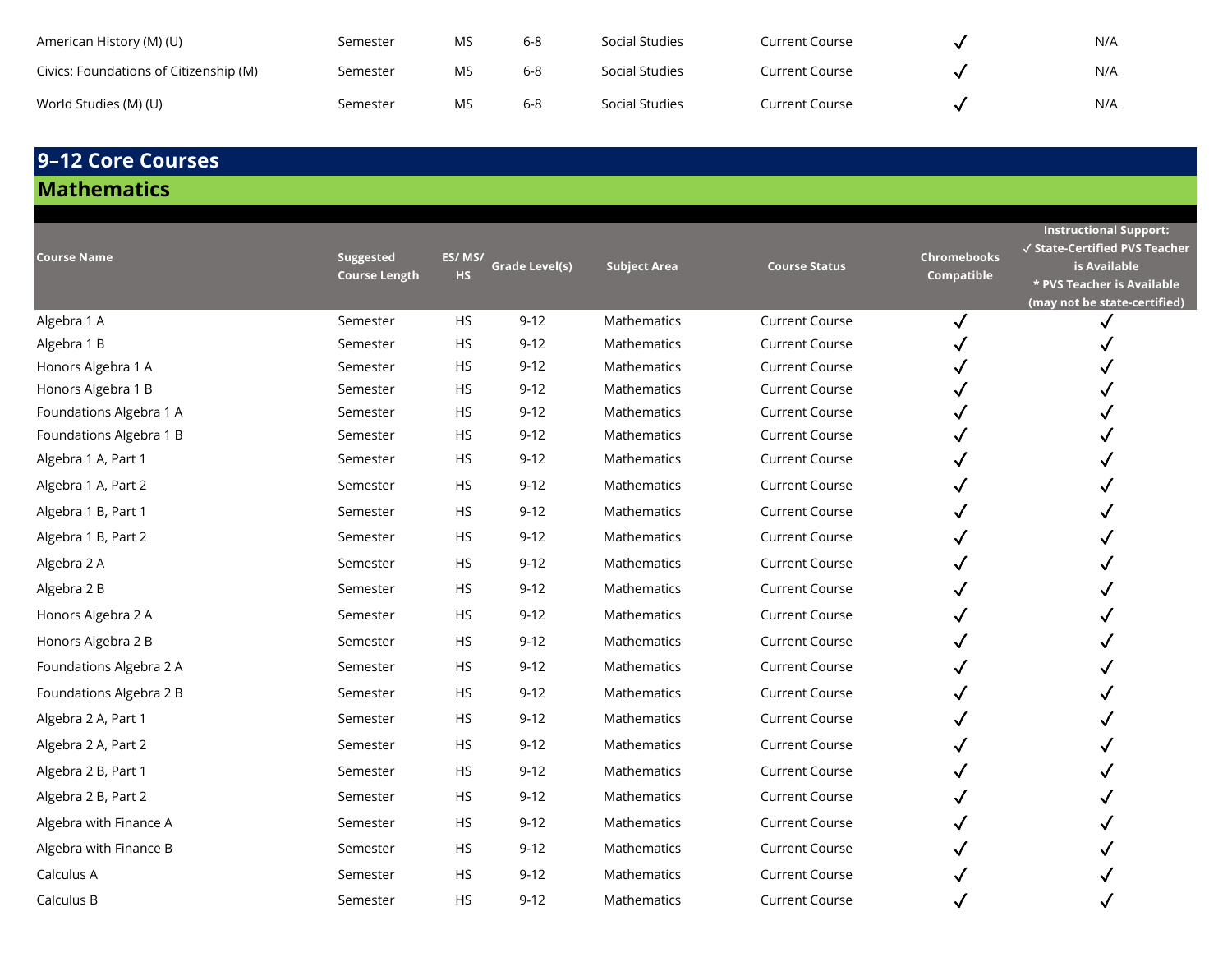| Consumer Math A                      | Semester | <b>HS</b> | $9 - 12$ | Mathematics        | <b>Current Course</b> |         |     |
|--------------------------------------|----------|-----------|----------|--------------------|-----------------------|---------|-----|
| Consumer Math B                      | Semester | <b>HS</b> | $9 - 12$ | <b>Mathematics</b> | <b>Current Course</b> |         |     |
| <b>Explorations in Mathematics A</b> | Semester | <b>HS</b> | $9 - 12$ | Mathematics        | <b>Current Course</b> |         |     |
| <b>Explorations in Mathematics B</b> | Semester | <b>HS</b> | $9 - 12$ | Mathematics        | <b>Current Course</b> |         |     |
| Geometry A                           | Semester | <b>HS</b> | $9 - 12$ | Mathematics        | <b>Current Course</b> |         |     |
| Geometry B                           | Semester | <b>HS</b> | $9 - 12$ | <b>Mathematics</b> | <b>Current Course</b> |         |     |
| Honors Geometry A                    | Semester | <b>HS</b> | $9 - 12$ | Mathematics        | <b>Current Course</b> |         |     |
| Honors Geometry B                    | Semester | <b>HS</b> | $9 - 12$ | Mathematics        | <b>Current Course</b> |         |     |
| Foundations Geometry A               | Semester | <b>HS</b> | $9 - 12$ | Mathematics        | <b>Current Course</b> |         |     |
| Foundations Geometry B               | Semester | <b>HS</b> | $9 - 12$ | Mathematics        | <b>Current Course</b> |         |     |
| Integrated Math                      | Yearlong | <b>HS</b> | $9 - 12$ | Mathematics        | <b>Current Course</b> |         | N/A |
| Pre-Algebra A                        | Semester | <b>HS</b> | $9 - 12$ | <b>Mathematics</b> | <b>Current Course</b> |         |     |
| Pre-Algebra B                        | Semester | <b>HS</b> | $9 - 12$ | Mathematics        | <b>Current Course</b> |         |     |
| Pre-Calculus A                       | Semester | <b>HS</b> | $9 - 12$ | Mathematics        | <b>Current Course</b> |         |     |
| Pre-Calculus B                       | Semester | <b>HS</b> | $9 - 12$ | <b>Mathematics</b> | <b>Current Course</b> |         |     |
| Honors Pre-Calculus A                | Semester | <b>HS</b> | $9 - 12$ | <b>Mathematics</b> | <b>Current Course</b> |         |     |
| Honors Pre-Calculus B                | Semester | <b>HS</b> | $9 - 12$ | Mathematics        | <b>Current Course</b> |         |     |
| <b>Statistics</b>                    | Semester | <b>HS</b> | $9 - 12$ | Mathematics        | <b>Current Course</b> | Install |     |
| <b>Statistics</b>                    | Semester | <b>HS</b> | $9 - 12$ | <b>Mathematics</b> | <b>Current Course</b> | Install |     |
| Trigonometry (M)                     | Yearlong | <b>HS</b> | $9 - 12$ | Mathematics        | <b>Current Course</b> |         | N/A |

## **Language Arts**

| <b>Course Name</b>      | Suggested<br><b>Course Length</b> | ES/MS/<br><b>HS</b> | Grade Level(s) | <b>Subject Area</b> | <b>Course Status</b>  | <b>Chromebooks</b><br>Compatible | <b>Instructional Support:</b><br>√ State-Certified PVS Teacher<br>is Available<br>* PVS Teacher is Available<br>(may not be state-certified) |
|-------------------------|-----------------------------------|---------------------|----------------|---------------------|-----------------------|----------------------------------|----------------------------------------------------------------------------------------------------------------------------------------------|
| English 9 A             | Semester                          | <b>HS</b>           | 9              | Language Arts       | <b>Current Course</b> |                                  |                                                                                                                                              |
| English 9 B             | Semester                          | <b>HS</b>           | 9              | Language Arts       | <b>Current Course</b> |                                  | √                                                                                                                                            |
| Foundations English 9 A | Semester                          | <b>HS</b>           | 9              | Language Arts       | <b>Current Course</b> |                                  | N                                                                                                                                            |
| Foundations English 9 B | Semester                          | <b>HS</b>           | 9              | Language Arts       | <b>Current Course</b> |                                  | v                                                                                                                                            |
| Honors English 9 A      | Semester                          | <b>HS</b>           | 9              | Language Arts       | <b>Current Course</b> |                                  |                                                                                                                                              |
| Honors English 9 B      | Semester                          | <b>HS</b>           | 9              | Language Arts       | <b>Current Course</b> |                                  |                                                                                                                                              |
| English 10 A            | Semester                          | <b>HS</b>           | 10             | Language Arts       | <b>Current Course</b> |                                  |                                                                                                                                              |
| English 10 B            | Semester                          | <b>HS</b>           | 10             | Language Arts       | <b>Current Course</b> |                                  |                                                                                                                                              |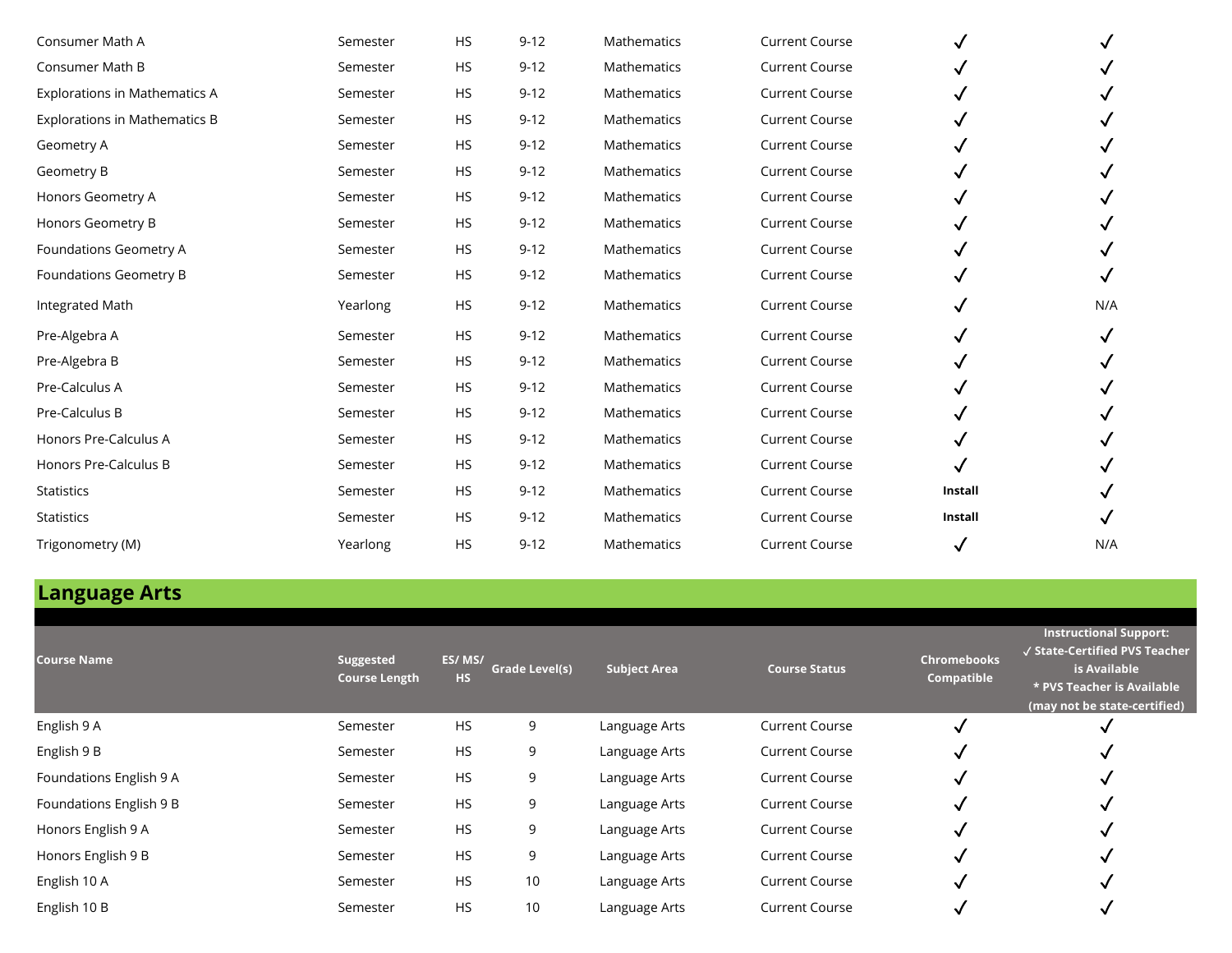| Foundations English 10 A | Semester | <b>HS</b> | 10 | Language Arts | <b>Current Course</b> |  |
|--------------------------|----------|-----------|----|---------------|-----------------------|--|
| Foundations English 10 B | Semester | <b>HS</b> | 10 | Language Arts | <b>Current Course</b> |  |
| Honors English 10 A      | Semester | <b>HS</b> | 10 | Language Arts | <b>Current Course</b> |  |
| Honors English 10 B      | Semester | <b>HS</b> | 10 | Language Arts | <b>Current Course</b> |  |
| English 11 A             | Semester | <b>HS</b> | 11 | Language Arts | <b>Current Course</b> |  |
| English 11 B             | Semester | <b>HS</b> | 11 | Language Arts | <b>Current Course</b> |  |
| Foundations English 11 A | Semester | <b>HS</b> | 11 | Language Arts | <b>Current Course</b> |  |
| Foundations English 11 B | Semester | <b>HS</b> | 11 | Language Arts | <b>Current Course</b> |  |
| Honors English 11 A      | Semester | <b>HS</b> | 11 | Language Arts | <b>Current Course</b> |  |
| Honors English 11 B      | Semester | <b>HS</b> | 11 | Language Arts | <b>Current Course</b> |  |
| English 12 A             | Semester | <b>HS</b> | 12 | Language Arts | <b>Current Course</b> |  |
| English 12 B             | Semester | <b>HS</b> | 12 | Language Arts | <b>Current Course</b> |  |
| Foundations English 12 A | Semester | <b>HS</b> | 12 | Language Arts | <b>Current Course</b> |  |
| Foundations English 12 B | Semester | <b>HS</b> | 12 | Language Arts | <b>Current Course</b> |  |
| Honors English 12 A      | Semester | <b>HS</b> | 12 | Language Arts | <b>Current Course</b> |  |
| Honors English 12 B      | Semester | <b>HS</b> | 12 | Language Arts | <b>Current Course</b> |  |

### **Science**

| <b>Course Name</b>     | Suggested<br><b>Course Length</b> | ES/MS/<br><b>HS</b> | <b>Grade Level(s)</b> | <b>Subject Area</b> | <b>Course Status</b>  | <b>Chromebooks</b><br>Compatible | <b>Instructional Support:</b><br>√ State-Certified PVS Teacher<br>is Available<br>* PVS Teacher is Available<br>(may not be state-certified) |
|------------------------|-----------------------------------|---------------------|-----------------------|---------------------|-----------------------|----------------------------------|----------------------------------------------------------------------------------------------------------------------------------------------|
| <b>Biology A</b>       | Semester                          | <b>HS</b>           | $9 - 12$              | Science             | <b>Current Course</b> | √                                |                                                                                                                                              |
| <b>Biology B</b>       | Semester                          | <b>HS</b>           | $9 - 12$              | Science             | <b>Current Course</b> | ✓                                |                                                                                                                                              |
| Honors Biology A       | Semester                          | <b>HS</b>           | $9 - 12$              | Science             | <b>Current Course</b> | √                                |                                                                                                                                              |
| Honors Biology B       | Semester                          | <b>HS</b>           | $9 - 12$              | Science             | <b>Current Course</b> | √                                |                                                                                                                                              |
| Chemistry A            | Semester                          | <b>HS</b>           | $9 - 12$              | Science             | <b>Current Course</b> | ✓                                |                                                                                                                                              |
| Chemistry B            | Semester                          | <b>HS</b>           | $9 - 12$              | Science             | <b>Current Course</b> | √                                |                                                                                                                                              |
| Honors Chemistry A     | Semester                          | <b>HS</b>           | $9 - 12$              | Science             | <b>Current Course</b> | √                                |                                                                                                                                              |
| Honors Chemistry B     | Semester                          | <b>HS</b>           | $9 - 12$              | Science             | <b>Current Course</b> | √                                |                                                                                                                                              |
| Earth Science A        | Semester                          | <b>HS</b>           | $9 - 12$              | Science             | New Course Format     | √                                |                                                                                                                                              |
| Earth Science B        | Semester                          | <b>HS</b>           | $9 - 12$              | Science             | New Course Format     | √                                |                                                                                                                                              |
| Honors Earth Science A | Semester                          | <b>HS</b>           | $9 - 12$              | Science             | New Course Format     | J                                |                                                                                                                                              |
| Honors Earth Science B | Semester                          | <b>HS</b>           | $9 - 12$              | Science             | New Course Format     | √                                |                                                                                                                                              |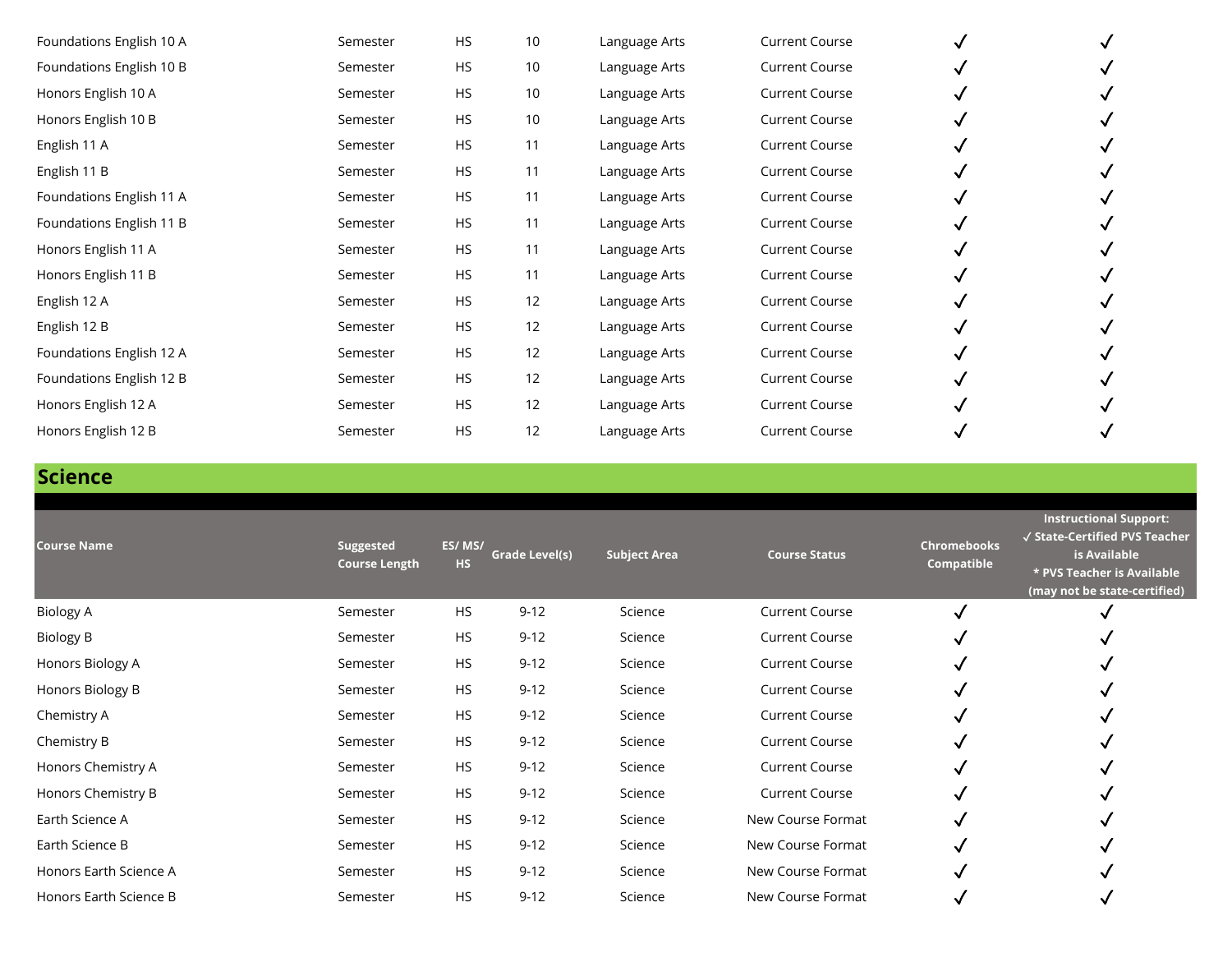| Integrated Physics and Chemistry | Semester | HS        | $9 - 12$ | Science | <b>Current Course</b> | N/A |
|----------------------------------|----------|-----------|----------|---------|-----------------------|-----|
| Integrated Physics and Chemistry | Semester | HS        | $9 - 12$ | Science | <b>Current Course</b> | N/A |
| Physical Science A               | Semester | HS        | $9 - 12$ | Science | New Course Format     |     |
| Physical Science B               | Semester | HS        | $9 - 12$ | Science | New Course Format     |     |
| Honors Physical Science A        | Semester | <b>HS</b> | $9 - 12$ | Science | New Course Format     |     |
| Honors Physical Science B        | Semester | HS        | $9 - 12$ | Science | New Course Format     |     |
| Physics A                        | Semester | HS        | $9 - 12$ | Science | <b>Current Course</b> |     |
| Physics B                        | Semester | <b>HS</b> | $9 - 12$ | Science | <b>Current Course</b> |     |
| Honors Physics A                 | Semester | <b>HS</b> | $9 - 12$ | Science | <b>Current Course</b> |     |
| Honors Physics B                 | Semester | <b>HS</b> | $9 - 12$ | Science | <b>Current Course</b> |     |

### **Social Studies**

| <b>Course Name</b>                           | Suggested<br><b>Course Length</b> | ES/MS/<br><b>HS</b> | <b>Grade Level(s)</b> | <b>Subject Area</b>   | <b>Course Status</b>  | <b>Chromebooks</b><br>Compatible | <b>Instructional Support:</b><br>√ State-Certified PVS Teacher<br>is Available<br>* PVS Teacher is Available<br>(may not be state-certified) |
|----------------------------------------------|-----------------------------------|---------------------|-----------------------|-----------------------|-----------------------|----------------------------------|----------------------------------------------------------------------------------------------------------------------------------------------|
| American Government A                        | Semester                          | HS                  | $9 - 12$              | Social Studies        | <b>Current Course</b> |                                  |                                                                                                                                              |
| American Government B                        | Semester                          | <b>HS</b>           | $9 - 12$              | <b>Social Studies</b> | <b>Current Course</b> |                                  |                                                                                                                                              |
| Honors American Government A                 | Semester                          | <b>HS</b>           | $9 - 12$              | Social Studies        | <b>Current Course</b> |                                  |                                                                                                                                              |
| Honors American Government B                 | Semester                          | <b>HS</b>           | $9 - 12$              | Social Studies        | <b>Current Course</b> |                                  |                                                                                                                                              |
| American Government - Single Semester        | Semester                          | <b>HS</b>           | $9 - 12$              | Social Studies        | <b>Current Course</b> |                                  |                                                                                                                                              |
| Honors American Government - Single Semester | Semester                          | HS                  | $9 - 12$              | <b>Social Studies</b> | <b>Current Course</b> |                                  |                                                                                                                                              |
| Economics                                    | Semester                          | HS                  | $9 - 12$              | <b>Social Studies</b> | <b>Current Course</b> |                                  |                                                                                                                                              |
| <b>Honors Economics</b>                      | Semester                          | HS                  | $9 - 12$              | <b>Social Studies</b> | <b>Current Course</b> |                                  |                                                                                                                                              |
| Geography and Society                        | Semester                          | HS                  | $9 - 12$              | Social Studies        | <b>Current Course</b> |                                  |                                                                                                                                              |
| U.S. Law and Politics                        | Semester                          | HS                  | $9 - 12$              | Social Studies        | <b>Current Course</b> |                                  | N/A                                                                                                                                          |
| United States History A                      | Semester                          | <b>HS</b>           | $9 - 12$              | Social Studies        | <b>Current Course</b> |                                  | √                                                                                                                                            |
| United States History B                      | Semester                          | <b>HS</b>           | $9 - 12$              | <b>Social Studies</b> | <b>Current Course</b> |                                  |                                                                                                                                              |
| Honors United States History A               | Semester                          | <b>HS</b>           | $9 - 12$              | Social Studies        | <b>Current Course</b> |                                  |                                                                                                                                              |
| Honors United States History B               | Semester                          | HS                  | $9 - 12$              | Social Studies        | <b>Current Course</b> |                                  |                                                                                                                                              |
| World Geography                              | Semester                          | HS                  | $9 - 12$              | <b>Social Studies</b> | <b>Current Course</b> |                                  |                                                                                                                                              |
| World History A                              | Semester                          | HS                  | $9 - 12$              | <b>Social Studies</b> | <b>Current Course</b> |                                  |                                                                                                                                              |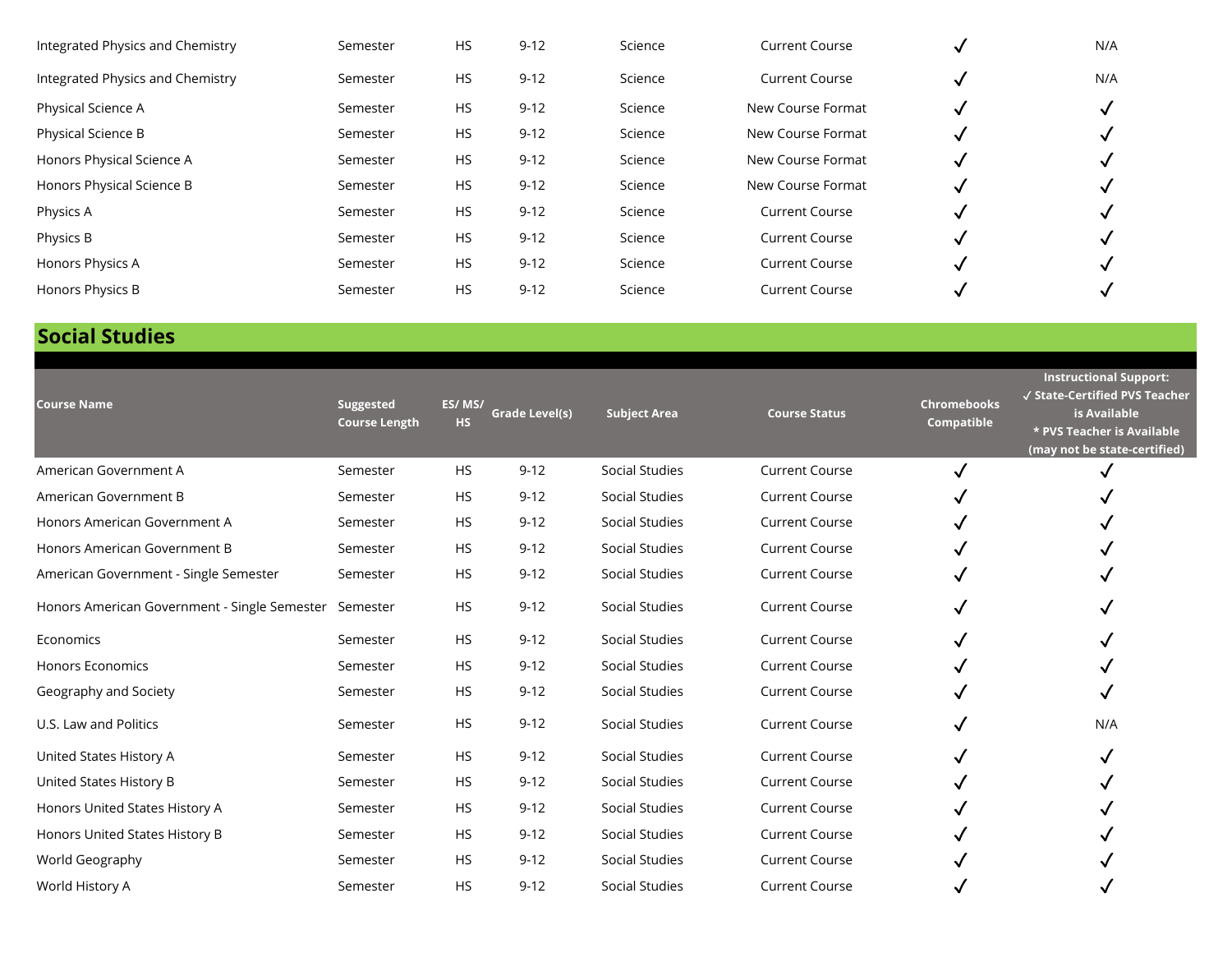| World History B        | Semester | HS | $9 - 12$ | Social Studies | Current Course |  |
|------------------------|----------|----|----------|----------------|----------------|--|
| Honors World History A | Semester | HS | $9 - 12$ | Social Studies | Current Course |  |
| Honors World History B | Semester | HS | $9 - 12$ | Social Studies | Current Course |  |

| <b>Advanced Placement</b>               |                                   |                     |                       |                           |                       |                                  |                                                                                                                                              |
|-----------------------------------------|-----------------------------------|---------------------|-----------------------|---------------------------|-----------------------|----------------------------------|----------------------------------------------------------------------------------------------------------------------------------------------|
| <b>Course Name</b>                      | Suggested<br><b>Course Length</b> | ES/MS/<br><b>HS</b> | <b>Grade Level(s)</b> | <b>Subject Area</b>       | <b>Course Status</b>  | <b>Chromebooks</b><br>Compatible | <b>Instructional Support:</b><br>√ State-Certified PVS Teacher<br>is Available<br>* PVS Teacher is Available<br>(may not be state-certified) |
| AP Biology A                            | Semester                          | <b>HS</b>           | $9 - 12$              | <b>Advanced Placement</b> | <b>Current Course</b> | $\checkmark$                     | $\checkmark$                                                                                                                                 |
| AP Biology B                            | Semester                          | <b>HS</b>           | $9-12$                | <b>Advanced Placement</b> | <b>Current Course</b> | ✓                                | $\checkmark$                                                                                                                                 |
| AP Calculus AB A                        | Semester                          | <b>HS</b>           | $9 - 12$              | Advanced Placement        | <b>Current Course</b> | ✓                                | $\checkmark$                                                                                                                                 |
| AP Calculus AB B                        | Semester                          | <b>HS</b>           | $9 - 12$              | Advanced Placement        | <b>Current Course</b> |                                  | $\checkmark$                                                                                                                                 |
| AP English Language & Composition A     | Semester                          | <b>HS</b>           | $9 - 12$              | <b>Advanced Placement</b> | New Course            |                                  | $\checkmark$                                                                                                                                 |
| AP English Language & Composition B     | Semester                          | <b>HS</b>           | $9 - 12$              | <b>Advanced Placement</b> | New Course            | ✓                                | $\checkmark$                                                                                                                                 |
| AP English Literature and Composition A | Semester                          | <b>HS</b>           | $9 - 12$              | <b>Advanced Placement</b> | <b>Current Course</b> | ✓                                | $\checkmark$                                                                                                                                 |
| AP English Literature and Composition B | Semester                          | <b>HS</b>           | $9 - 12$              | Advanced Placement        | <b>Current Course</b> |                                  | $\checkmark$                                                                                                                                 |
| AP Environmental Science A              | Semester                          | <b>HS</b>           | $9 - 12$              | Advanced Placement        | New Course            |                                  | $\checkmark$                                                                                                                                 |
| AP Environmental Science B              | Semester                          | <b>HS</b>           | $9 - 12$              | <b>Advanced Placement</b> | New Course            |                                  | $\checkmark$                                                                                                                                 |
| AP Human Geography A                    | Semester                          | <b>HS</b>           | $9 - 12$              | <b>Advanced Placement</b> | <b>Current Course</b> | √                                | $\checkmark$                                                                                                                                 |
| AP Human Geography B                    | Semester                          | <b>HS</b>           | $9 - 12$              | Advanced Placement        | <b>Current Course</b> |                                  | $\checkmark$                                                                                                                                 |
| AP Macroeconomics                       | Semester                          | <b>HS</b>           | $9 - 12$              | Advanced Placement        | New Course            |                                  | $\checkmark$                                                                                                                                 |
| AP Microeconomics                       | Semester                          | <b>HS</b>           | $9 - 12$              | <b>Advanced Placement</b> | New Course            |                                  | $\checkmark$                                                                                                                                 |
| AP Psychology                           | Semester                          | <b>HS</b>           | $9 - 12$              | <b>Advanced Placement</b> | New Course            |                                  | $\checkmark$                                                                                                                                 |
| AP Spanish Language A                   | Semester                          | <b>HS</b>           | $9 - 12$              | <b>Advanced Placement</b> | New Course            |                                  |                                                                                                                                              |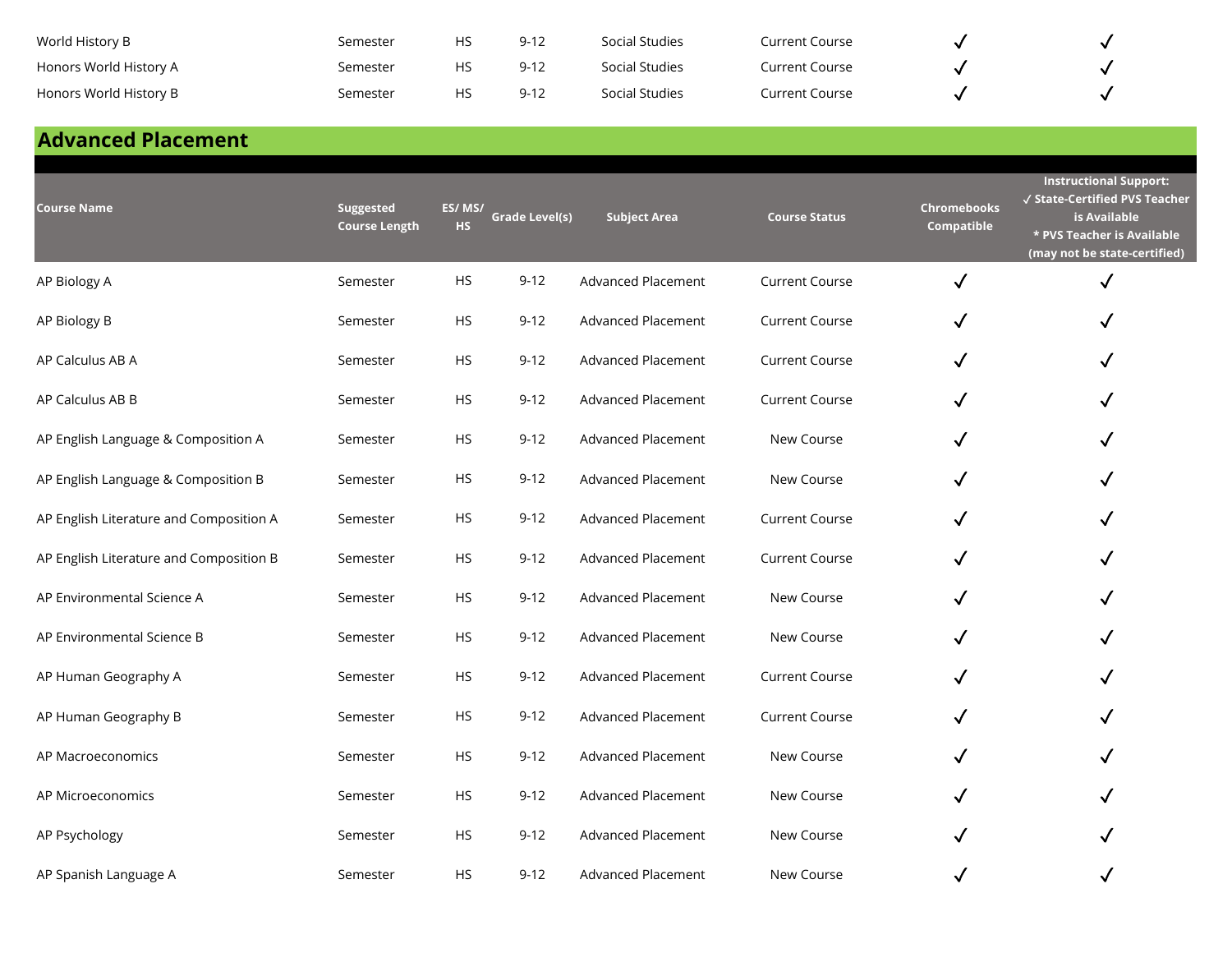| AP Spanish Language B                    | Semester | <b>HS</b> | $9 - 12$ | Advanced Placement | New Course            | √            | M |
|------------------------------------------|----------|-----------|----------|--------------------|-----------------------|--------------|---|
| AP Statistics A                          | Semester | <b>HS</b> | $9 - 12$ | Advanced Placement | New Course            | √            | √ |
| AP Statistics B                          | Semester | <b>HS</b> | $9 - 12$ | Advanced Placement | New Course            | √            |   |
| AP United States Government and Politics | Semester | <b>HS</b> | $9 - 12$ | Advanced Placement | <b>Current Course</b> | $\checkmark$ | √ |
| AP United States History A               | Semester | HS.       | $9 - 12$ | Advanced Placement | <b>Current Course</b> | √            | √ |
| AP United States History B               | Semester | <b>HS</b> | $9 - 12$ | Advanced Placement | <b>Current Course</b> | v            |   |

## **Health and Physical Education**

| <b>Course Name</b>                            | <b>Suggested</b><br><b>Course Length</b> | ES/MS/<br><b>HS</b> | <b>Grade Level(s)</b> | <b>Subject Area</b> | <b>Course Status</b>  | <b>Chromebooks</b><br><b>Compatible</b> | <b>Instructional Support:</b><br>√ State-Certified PVS Teacher<br>is Available<br>* PVS Teacher is Available<br>(may not be state-certified) |
|-----------------------------------------------|------------------------------------------|---------------------|-----------------------|---------------------|-----------------------|-----------------------------------------|----------------------------------------------------------------------------------------------------------------------------------------------|
| High School Health                            | Semester                                 | <b>HS</b>           | $9 - 12$              | Health and PE       | <b>Current Course</b> | √                                       | ✓                                                                                                                                            |
| Health 1: Life Management Skiils              | Semester                                 | HS                  | $9 - 12$              | Health and PE       | New Course            |                                         | N/A                                                                                                                                          |
| Health, Fitness, and Nutrition A              | Semester                                 | <b>HS</b>           | $9 - 12$              | Health and PE       | <b>Current Course</b> | ✓                                       | √                                                                                                                                            |
| Health, Fitness, and Nutrition B              | Semester                                 | HS                  | $9 - 12$              | Health and PE       | <b>Current Course</b> | √                                       | √                                                                                                                                            |
| <b>Nutrition and Wellness</b>                 | Semester                                 | <b>HS</b>           | $9 - 12$              | Health and PE       | New Course            | √                                       | ✓                                                                                                                                            |
| <b>Personal Fitness</b>                       | Semester                                 | <b>HS</b>           | $9 - 12$              | Health and PE       | <b>Current Course</b> | √                                       | ✓                                                                                                                                            |
| <b>Personal Fitness</b>                       | Semester                                 | <b>HS</b>           | $9 - 12$              | Electives           | New Course            | √                                       | N/A                                                                                                                                          |
| Personal Health and Safety with Sex Education | Semester                                 | HS                  | $9 - 12$              | Health and PE       | <b>Current Course</b> |                                         | $\checkmark$                                                                                                                                 |
| Health and Physical Education 1 A             | Semester                                 | <b>HS</b>           | $9 - 12$              | Health and PE       | New Course            |                                         | N/A                                                                                                                                          |
| Health and Physical Education 1 B             | Semester                                 | HS                  | $9 - 12$              | Health and PE       | New Course            | √                                       | N/A                                                                                                                                          |
| Physical Education                            | Semester                                 | HS                  | $9 - 12$              | Health and PE       | <b>Current Course</b> |                                         |                                                                                                                                              |
| Physical Education I                          | Yearlong                                 | HS                  | $9 - 12$              | Health and PE       | <b>Current Course</b> |                                         |                                                                                                                                              |
| Physical Education II                         | Yearlong                                 | HS                  | $9 - 12$              | Health and PE       | <b>Current Course</b> |                                         |                                                                                                                                              |
| Physical Education III                        | Yearlong                                 | <b>HS</b>           | $9 - 12$              | Health and PE       | <b>Current Course</b> |                                         |                                                                                                                                              |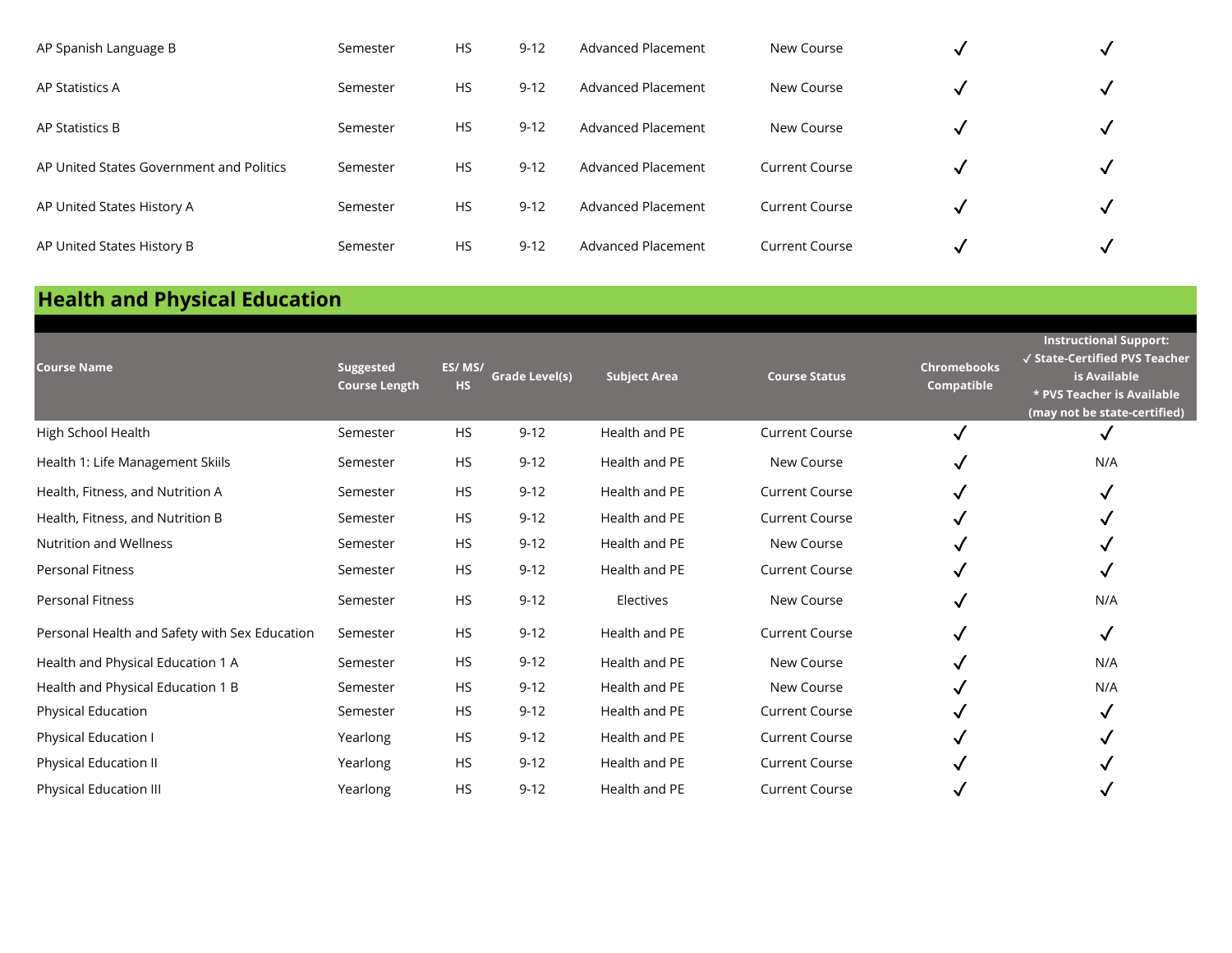## **9-12 Electives & CTE**

| <b>Course Name</b>                                     | Suggested<br><b>Course Length</b> | ES/MS/<br><b>HS</b> | <b>Grade Level(s)</b> | <b>Subject Area</b> | <b>Course Status</b>  | <b>Chromebooks</b><br>Compatible | <b>Instructional Support:</b><br>√ State-Certified PVS Teacher<br>is Available<br>* PVS Teacher is Available<br>(may not be state-certified) |
|--------------------------------------------------------|-----------------------------------|---------------------|-----------------------|---------------------|-----------------------|----------------------------------|----------------------------------------------------------------------------------------------------------------------------------------------|
| 3D Modeling 1 A                                        | Semester                          | <b>HS</b>           | $9 - 12$              | Technology          | New Course            | Install                          | $\checkmark$                                                                                                                                 |
| Advertising and Sales Promotion                        | Semester                          | HS                  | $9 - 12$              | <b>Business</b>     | <b>Current Course</b> | $\checkmark$                     | √                                                                                                                                            |
| African American Studies (Black History in<br>America) | Yearlong                          | HS                  | $9 - 12$              | Social Studies      | <b>Updated Format</b> |                                  | $\checkmark$                                                                                                                                 |
| Agriscience 1                                          | Semester                          | <b>HS</b>           | $9-12$                | Career Technical    | New Course            | $\checkmark$                     | N/A                                                                                                                                          |
| Agriscience 2                                          | Semester                          | HS                  | $9-12$                | Career Technical    | <b>Current Course</b> |                                  | N/A                                                                                                                                          |
| Animation 1 A                                          | Semester                          | HS                  | $9-12$                | Electives           | <b>Current Course</b> | Install                          | $\checkmark$                                                                                                                                 |
| Animation 1 B                                          | Semester                          | HS                  | $9 - 12$              | Electives           | <b>Current Course</b> | Install                          | $\checkmark$                                                                                                                                 |
| Anthropology 1                                         | Semester                          | <b>HS</b>           | $9 - 12$              | Electives           | New Course            | $\checkmark$                     | N/A                                                                                                                                          |
| Anthropology 2                                         | Semester                          | HS                  | $9-12$                | Electives           | <b>Current Course</b> | $\checkmark$                     | N/A                                                                                                                                          |
| Archaeology                                            | Semester                          | HS                  | $9 - 12$              | Social Studies      | New Course            |                                  | $\star$                                                                                                                                      |
| Art History A                                          | Semester                          | HS                  | $9 - 12$              | Electives           | <b>Current Course</b> |                                  | ✓                                                                                                                                            |
| Art History B                                          | Semester                          | HS                  | $9 - 12$              | Electives           | <b>Current Course</b> |                                  | $\checkmark$                                                                                                                                 |
| Art in World Cultures                                  | Yearlong                          | HS                  | $9 - 12$              | Electives           | <b>Current Course</b> |                                  |                                                                                                                                              |
| Astronomy 1 A                                          | Semester                          | HS                  | $9 - 12$              | Science             | <b>Current Course</b> |                                  | ✓                                                                                                                                            |
| Astronomy 1 B                                          | Semester                          | HS                  | $9 - 12$              | Science             | <b>Current Course</b> | $\checkmark$                     | $\checkmark$                                                                                                                                 |
| Biotechnology 1 A                                      | Semester                          | HS                  | $9 - 12$              | Science             | <b>Current Course</b> |                                  | N/A                                                                                                                                          |
| Biotechnology 1 B                                      | Semester                          | HS                  | $9-12$                | Science             | <b>Current Course</b> |                                  | N/A                                                                                                                                          |
| <b>Business Applications</b>                           | Semester                          | <b>HS</b>           | $9-12$                | <b>Business</b>     | New Course            |                                  | √                                                                                                                                            |
| Career Planning and Skill Development                  | Semester                          | HS                  | $9 - 12$              | Career Technical    | <b>Current Course</b> |                                  | $\star$                                                                                                                                      |
| Careers in Criminal Justice 1 A                        | Semester                          | HS                  | $9 - 12$              | Career Technical    | <b>Current Course</b> |                                  | $\star$                                                                                                                                      |
| Careers in Criminal Justice 1 B                        | Semester                          | HS                  | $9 - 12$              | Career Technical    | <b>Current Course</b> |                                  | $\star$                                                                                                                                      |
| Coding 1 A                                             | Semester                          | HS                  | $9 - 12$              | Career Technical    | <b>Current Course</b> |                                  | $\checkmark$                                                                                                                                 |
| Coding 1 B                                             | Semester                          | <b>HS</b>           | $9 - 12$              | Career Technical    | <b>Current Course</b> | $\checkmark$                     | $\checkmark$                                                                                                                                 |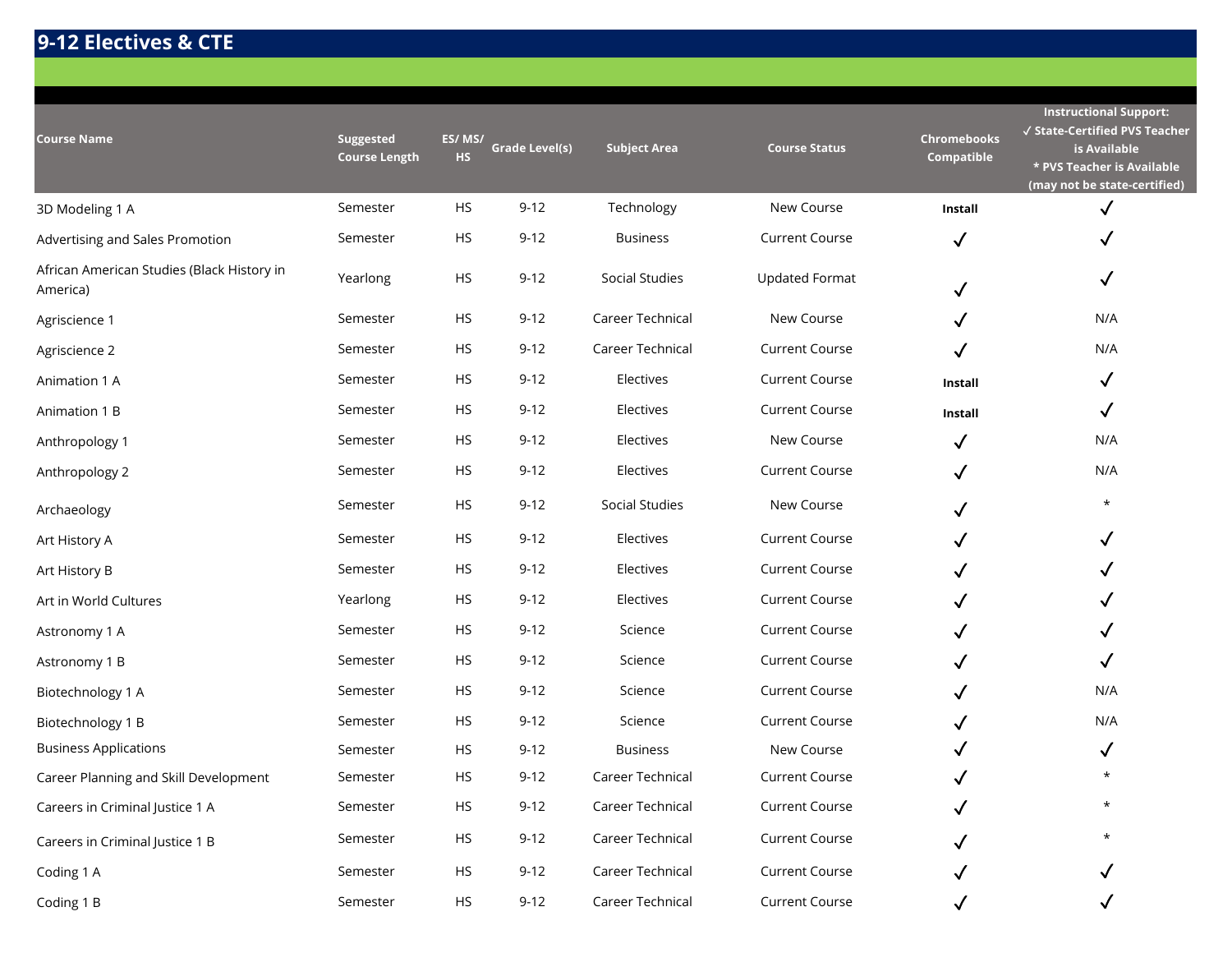| Computer Literacy A                                          | Semester | <b>HS</b>     | $9 - 12$ | Career Technical | <b>Current Course</b> |              | N/A          |
|--------------------------------------------------------------|----------|---------------|----------|------------------|-----------------------|--------------|--------------|
| Computer Literacy B                                          | Semester | <b>HS</b>     | $9 - 12$ | Career Technical | <b>Current Course</b> | $\checkmark$ | N/A          |
| Computing for College and Careers 1 A                        | Semester | <b>HS</b>     | $9 - 12$ | Technology       | New Course            | $\checkmark$ | $\checkmark$ |
| Computing for College and Careers 1 B                        | Semester | <b>HS</b>     | $9 - 12$ | Technology       | New Course            | ✓            | $\checkmark$ |
| Concepts of Engineering and Technology                       | Semester | <b>HS</b>     | $9 - 12$ | Technology       | <b>Current Course</b> |              | $\star$      |
| Cosmetology 1                                                | Yearlong | HS            | $9-12$   | Career Technical | New Course            | $\checkmark$ | $\star$      |
| Cosmetology 2                                                | Semester | <b>HS</b>     | $9 - 12$ | Career Technical | New Course            | $\checkmark$ | N/A          |
| Cosmetology 3 A                                              | Semester | <b>HS</b>     | $9 - 12$ | Career Technical | New Course            | $\checkmark$ | N/A          |
| Cosmetology 3 B                                              | Semester | <b>HS</b>     | $9 - 12$ | Career Technical | New Course            |              | N/A          |
| <b>Creative Writing</b>                                      | Semester | <b>HS</b>     | $9-12$   | Electives        | New Course            |              | $\checkmark$ |
| Creative Writing: Unleashing the Core of Your<br>Imagination | Semester | <b>HS</b>     | $9 - 12$ | Electives        | New Course            | $\checkmark$ | N/A          |
| Criminology                                                  | Semester | <b>HS</b>     | $9-12$   | Career Technical | <b>Current Course</b> | $\checkmark$ | $\star$      |
| Culinary Arts 1 A                                            | Semester | <b>HS</b>     | $9 - 12$ | Career Technical | New Course            |              | N/A          |
| Culinary Arts 1 B                                            | Semester | <b>HS</b>     | $9-12$   | Career Technical | New Course            | $\checkmark$ | N/A          |
| Culinary Arts 2: Baking, Pastry, and More!                   | Yearlong | HS            | $9-12$   | Career Technical | <b>Current Course</b> | ✓            | N/A          |
| <b>Culminating Project</b>                                   | Semester | <b>HS</b>     | $9-12$   | Elective         | <b>Current Course</b> | $\checkmark$ | N/A          |
| <b>Current Events</b>                                        | Semester | <b>HS</b>     | $9-12$   | Social Studies   | <b>Current Course</b> | $\checkmark$ | $\checkmark$ |
| Cybersecurity 1 A                                            | Semester | <b>HS</b>     | $9 - 12$ | Technology       | New Course            | Install      | N/A          |
| Cybersecurity 1 B                                            | Semester | <b>HS</b>     | $9 - 12$ | Technology       | New Course            | Install      | N/A          |
| Digital Photography 1 A                                      | Semester | <b>HS</b>     | $9 - 12$ | Electives        | New Course            | $\checkmark$ | $\checkmark$ |
| Digital Photography 1 B                                      | Semester | <b>HS</b>     | $9 - 12$ | Electives        | New Course            | $\checkmark$ | $\checkmark$ |
| Digital Photography 2                                        | Semester | <b>HS</b>     | $9 - 12$ | Electives        | New Course            |              | $\checkmark$ |
| Driver's Education                                           | Semester | <b>HS</b>     | $9 - 12$ | Elective         | <b>Current Course</b> |              | N/A          |
| Early Childhood Education 1 A                                | Semester | $\mathsf{HS}$ | $9 - 12$ | Career Technical | New Course            |              | $\star$      |
| Early Childhood Education 1 B                                | Semester | <b>HS</b>     | $9 - 12$ | Career Technical | New Course            |              | $\star$      |
| Entrepreneurship 1 A                                         | Semester | <b>HS</b>     | $9 - 12$ | <b>Business</b>  | New Course            |              |              |
| Entrepreneurship 1 B                                         | Semester | HS            | $9-12$   | <b>Business</b>  | New Course            |              |              |
| <b>Environmental Science</b>                                 | Semester | HS            | $9 - 12$ | Science          | <b>Current Course</b> |              |              |
| Environmental Science                                        | Semester | HS            | $9 - 12$ | Science          | <b>Current Course</b> |              | $\checkmark$ |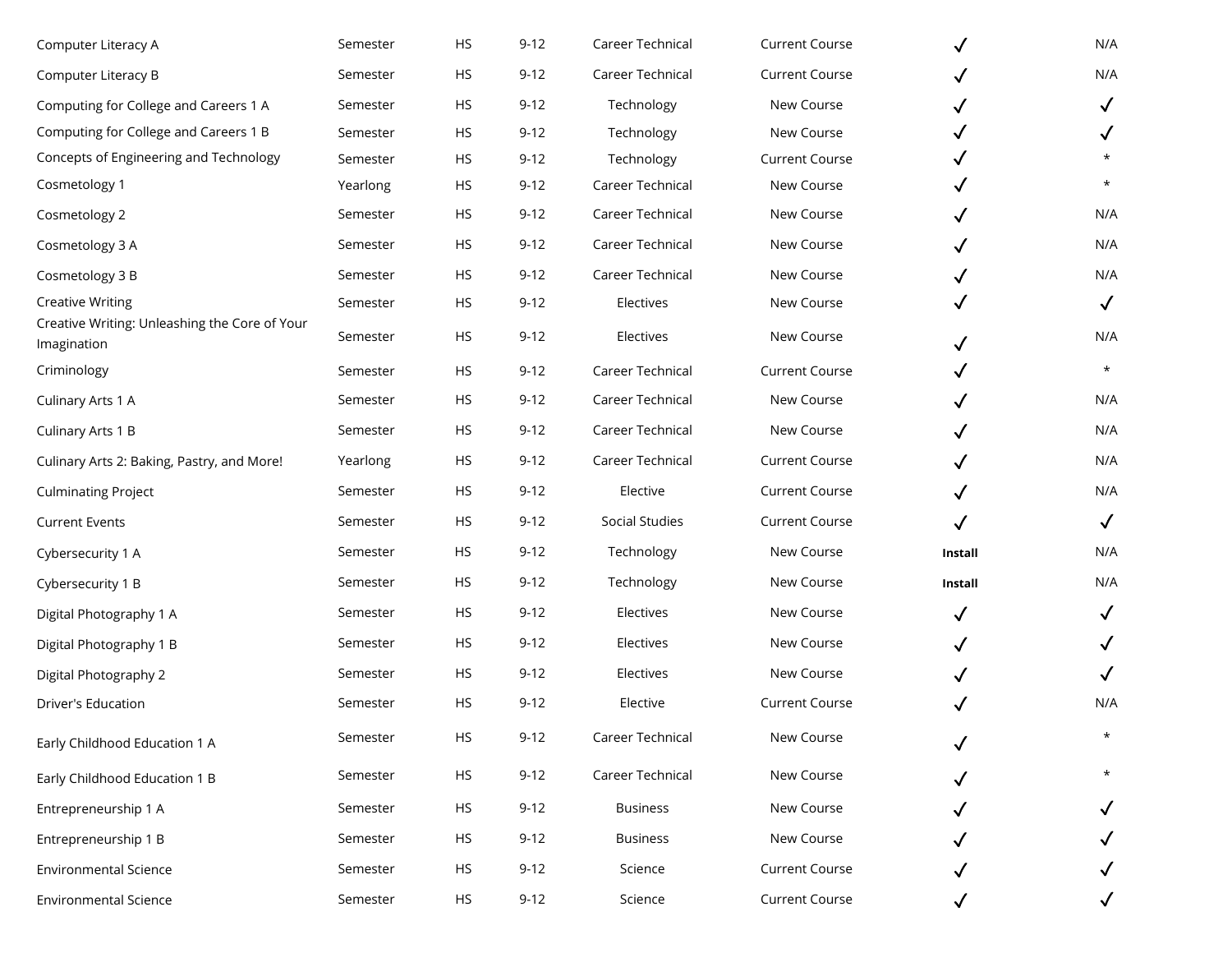| <b>Fashion Design</b>                                           | Semester | <b>HS</b> | $9 - 12$ | Career Technical | <b>Current Course</b> | ✓            | N/A          |
|-----------------------------------------------------------------|----------|-----------|----------|------------------|-----------------------|--------------|--------------|
| Financial Literacy                                              | Semester | <b>HS</b> | $9 - 12$ | Electives        | <b>Current Course</b> |              | $\star$      |
| Forensic Science 1                                              | Semester | <b>HS</b> | $9 - 12$ | Career Technical | New Course            |              | $\star$      |
| Forensic Science 2                                              | Semester | <b>HS</b> | $9 - 12$ | Career Technical | New Course            |              | N/A          |
| Forensics                                                       | Yearlong | <b>HS</b> | $9 - 12$ | Career Technical | New Course            |              | $\star$      |
| Forestry & Natural Resources                                    | Semester | <b>HS</b> | $9 - 12$ | Science          | New Course            | $\checkmark$ | N/A          |
| Foundations of Game Design 1 A                                  | Semester | HS        | $9 - 12$ | Technology       | <b>Current Course</b> | Install      | $\checkmark$ |
| Foundations of Game Design 1 B                                  | Semester | <b>HS</b> | $9 - 12$ | Technology       | <b>Current Course</b> | Install      | $\checkmark$ |
| Fundamentals of Art                                             | Semester | <b>HS</b> | $9 - 12$ | Electives        | <b>Current Course</b> | $\checkmark$ | $\checkmark$ |
| Fundamentals of Art Appreciation                                | Semester | <b>HS</b> | $9 - 12$ | Electives        | <b>Current Course</b> | ✓            | $\checkmark$ |
| Fundamentals of Art History                                     | Semester | HS        | $9 - 12$ | Electives        | <b>Current Course</b> | ✓            | $\checkmark$ |
| Fundamentals of English Composition                             | Semester | <b>HS</b> | $9 - 12$ | Electives        | <b>Current Course</b> | $\checkmark$ | $\checkmark$ |
| Game Design for Chromebooks 1 A                                 | Semester | <b>HS</b> | $9 - 12$ | Technology       | New Course            |              | $\checkmark$ |
| Game Design for Chromebooks 1 B                                 | Semester | <b>HS</b> | $9 - 12$ | Technology       | New Course            | $\checkmark$ | $\checkmark$ |
| Gothic Literature                                               | Semester | <b>HS</b> | $9 - 12$ | Electives        | New Course            | $\checkmark$ | $\checkmark$ |
| Great Minds in Science                                          | Yearlong | <b>HS</b> | $9 - 12$ | Science          | <b>Current Course</b> | $\checkmark$ | N/A          |
| Health Science 1: The Whole Individual                          | Yearlong | <b>HS</b> | $9 - 12$ | Career Technical | New Course            | $\checkmark$ | $\star$      |
| Health Science 2: Patient Care & Medical Services               | Yearlong | <b>HS</b> | $9 - 12$ | Career Technical | New Course            | $\checkmark$ | N/A          |
| Health Science: Nursing 1                                       | Yearlong | <b>HS</b> | $9 - 12$ | Career Technical | New Course            | $\checkmark$ | N/A          |
| Health Science: Public Health                                   | Yearlong | <b>HS</b> | $9 - 12$ | Career Technical | New Course            | $\checkmark$ | N/A          |
| High School Career Discovery                                    | Semester | <b>HS</b> | $9 - 12$ | Other            | New Course            |              | $\star$      |
| History of the Holocaust                                        | Yearlong | <b>HS</b> | $9 - 12$ | Social Studies   | <b>Current Course</b> |              | $\checkmark$ |
| Hospitality and Tourism 1: Traveling the Globe                  | Semester | <b>HS</b> | $9 - 12$ | Career Technical | <b>Current Course</b> |              | N/A          |
| Hospitality and Tourism 2: Hotel and Restaurant<br>Management A | Semester | <b>HS</b> | $9 - 12$ | Career Technical | <b>Current Course</b> |              | N/A          |
| Hospitality and Tourism 2: Hotel and Restaurant<br>Management B | Semester | <b>HS</b> | $9 - 12$ | Career Technical | <b>Current Course</b> |              | N/A          |
| Human and Social Services 1                                     | Yearlong | HS        | $9 - 12$ | Career Technical | New Course            |              | N/A          |
| Human Geography                                                 | Semester | HS        | $9 - 12$ | Social Studies   | New Course            |              | $\checkmark$ |
| Interior Design                                                 | Semester | <b>HS</b> | $9 - 12$ | Career Technical | <b>Current Course</b> | $\checkmark$ | N/A          |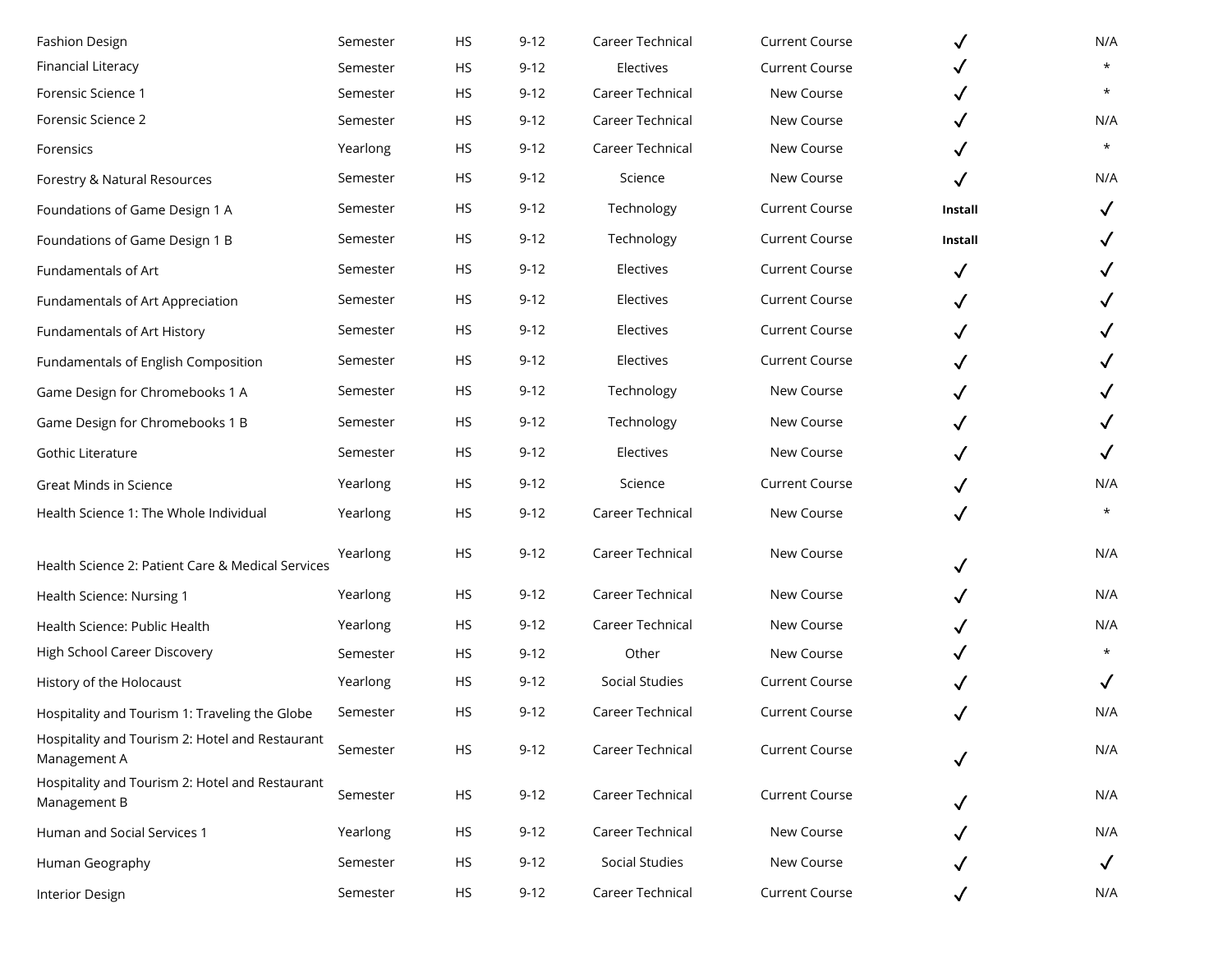| <b>International Business</b>                    | Semester | HS        | $9 - 12$ | <b>Business</b>  | <b>Current Course</b> | $\checkmark$ | $\checkmark$ |
|--------------------------------------------------|----------|-----------|----------|------------------|-----------------------|--------------|--------------|
| Internship & Work Study A                        | Semester | <b>HS</b> | $9 - 12$ | Career Technical | <b>Current Course</b> | $\checkmark$ | N/A          |
| Internship & Work Study B                        | Semester | <b>HS</b> | $9 - 12$ | Career Technical | <b>Current Course</b> | $\checkmark$ | N/A          |
| Introduction to Anthropology                     | Semester | <b>HS</b> | $9 - 12$ | Electives        | <b>Current Course</b> | $\checkmark$ | N/A          |
| Introduction to Computer Applications            | Semester | HS        | $9 - 12$ | Technology       | <b>Current Course</b> |              | $\star$      |
| Introduction to Drawing                          | Semester | HS        | $9 - 12$ | Electives        | <b>Current Course</b> | $\checkmark$ | $\checkmark$ |
| Introduction to Grammar and Composition          | Semester | <b>HS</b> | $9 - 12$ | Electives        | <b>Current Course</b> | $\checkmark$ | $\checkmark$ |
| Introduction to Graphic Design A                 | Semester | HS        | $9 - 12$ | Technology       | <b>Current Course</b> | Install      | $\checkmark$ |
| Introduction to Graphic Design B                 | Semester | HS        | $9 - 12$ | Technology       | <b>Current Course</b> | Install      | $\checkmark$ |
| Journalism 1 A                                   | Semester | <b>HS</b> | $9 - 12$ | Electives        | New Course            | $\checkmark$ | N/A          |
| Journalism 1 B                                   | Semester | <b>HS</b> | $9 - 12$ | Electives        | New Course            | $\checkmark$ | N/A          |
| Journalism A                                     | Semester | <b>HS</b> | $9 - 12$ | Electives        | <b>Current Course</b> | $\checkmark$ | $\star$      |
| Journalism B                                     | Semester | <b>HS</b> | $9 - 12$ | Electives        | <b>Current Course</b> | $\checkmark$ | $\star$      |
| Law & Order                                      | Semester | <b>HS</b> | $9 - 12$ | Electives        | New Course            |              | $\star$      |
| Learning in a Digital World: Digital Citizenship | Semester | <b>HS</b> | $9 - 12$ | Other            | <b>Current Course</b> | $\checkmark$ | N/A          |
| Life Skills: Navigating Adulthood                | Semester | <b>HS</b> | $9 - 12$ | Elective         | New Course            | $\checkmark$ | $\star$      |
| Living Music I                                   | Semester | <b>HS</b> | $9 - 12$ | Electives        | <b>Current Course</b> | Install      | $\checkmark$ |
| Living Music II                                  | Semester | HS        | $9 - 12$ | Electives        | <b>Current Course</b> | Install      | $\checkmark$ |
| Manufacturing: Product Design and Innovation     | Semester | <b>HS</b> | $9 - 12$ | Career Technical | New Course            | $\checkmark$ | N/A          |
| Marine Science: Secrets of the Blue              | Yearlong | <b>HS</b> | $9 - 12$ | Science          | New Course            | $\checkmark$ | $\checkmark$ |
| <b>Military Careers</b>                          | Semester | HS        | $9 - 12$ | Elective         | New Course            | $\checkmark$ | N/A          |
| <b>Music Appreciation</b>                        | Semester | <b>HS</b> | $9 - 12$ | Electives        | New Course            | $\checkmark$ | $\checkmark$ |
| Mythology and Folklore                           | Semester | <b>HS</b> | $9 - 12$ | Electives        | New Course            | $\checkmark$ | $\checkmark$ |
| <b>National Security</b>                         | Semester | <b>HS</b> | $9 - 12$ | Electives        | New Course            |              | N/A          |
| Peer Counseling                                  | Semester | HS        | $9 - 12$ | Elective         | New Course            |              | N/A          |
| Personal & Family Finance                        | Yearlong | <b>HS</b> | $9 - 12$ | Career Technical | New Course            | $\checkmark$ | N/A          |
| Personal Finance                                 | Semester | HS        | $9 - 12$ | Social Studies   | New Course            |              | $\star$      |
| Personal Psychology 1                            | Semester | <b>HS</b> | $9 - 12$ | Social Studies   | New Course            | $\checkmark$ | $\star$      |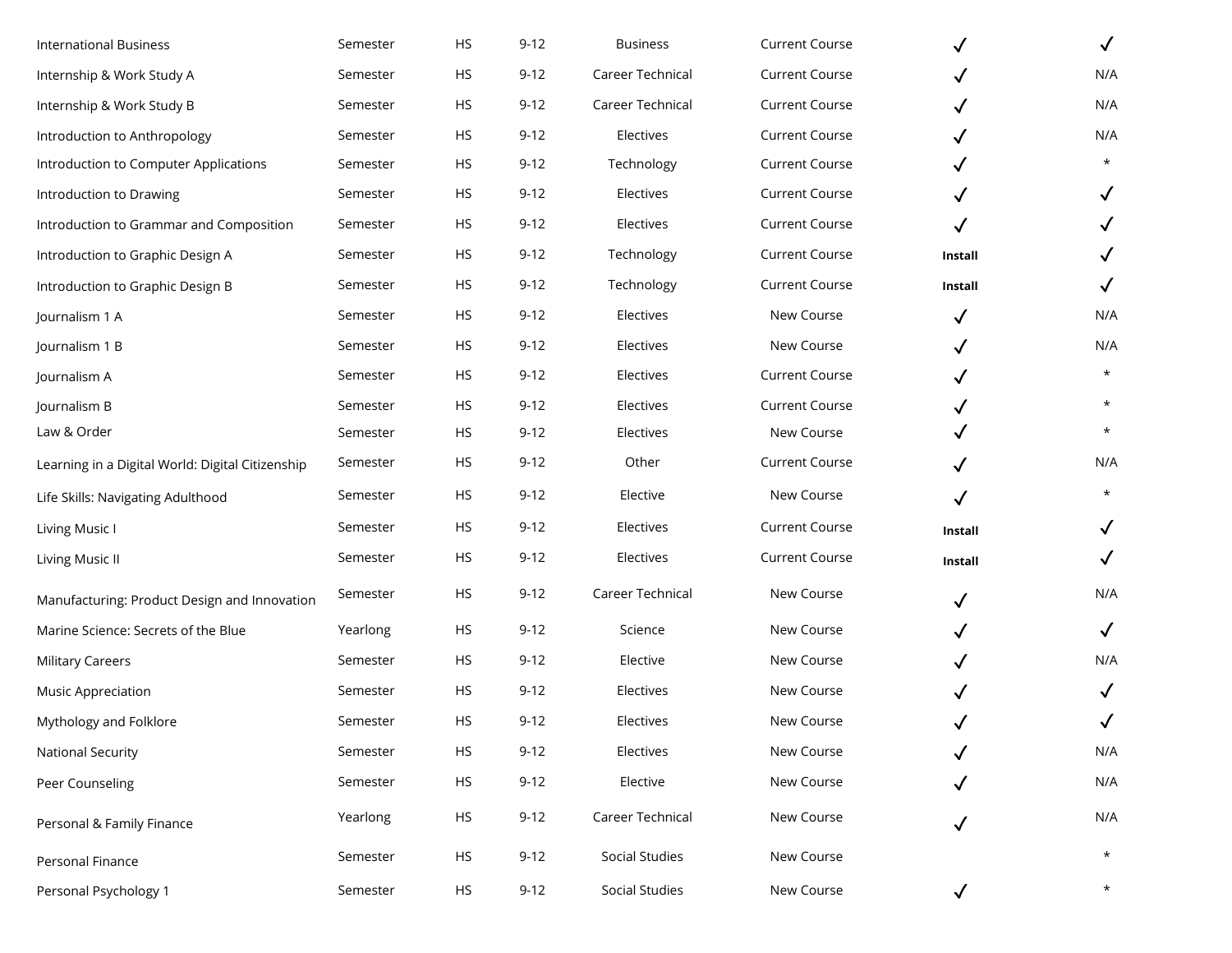| Personal Psychology 2                                   | Semester | <b>HS</b> | $9 - 12$ | Social Studies   | New Course            |              | N/A          |
|---------------------------------------------------------|----------|-----------|----------|------------------|-----------------------|--------------|--------------|
| Philosophy                                              | Semester | HS        | $9 - 12$ | Electives        | New Course            | $\checkmark$ | N/A          |
| Principles of Agriculture, Food, & Natural<br>Resources | Yearlong | HS        | $9 - 12$ | Science          | New Course            | $\checkmark$ | N/A          |
| Principles of Business and Finance A                    | Semester | <b>HS</b> | $9 - 12$ | <b>Business</b>  | New Course            | $\checkmark$ | $\checkmark$ |
| Principles of Business and Finance B                    | Semester | HS        | $9 - 12$ | <b>Business</b>  | New Course            | $\checkmark$ | $\checkmark$ |
| Principles of Marketing A                               | Semester | <b>HS</b> | $9 - 12$ | <b>Business</b>  | New Course            | ✓            | $\checkmark$ |
| Principles of Marketing B                               | Semester | <b>HS</b> | $9 - 12$ | <b>Business</b>  | New Course            | $\checkmark$ | $\checkmark$ |
| Principles of Public Service                            | Yearlong | <b>HS</b> | $9 - 12$ | Career Technical | <b>Current Course</b> | $\checkmark$ | N/A          |
| Psychology A                                            | Semester | <b>HS</b> | $9 - 12$ | Social Studies   | <b>Current Course</b> |              | $\checkmark$ |
| Psychology B                                            | Semester | <b>HS</b> | $9 - 12$ | Social Studies   | <b>Current Course</b> |              | $\checkmark$ |
| Public Speaking I A                                     | Semester | <b>HS</b> | $9 - 12$ | Communication    | <b>Current Course</b> |              | $\star$      |
| Public Speaking I B                                     | Semester | <b>HS</b> | $9 - 12$ | Communication    | <b>Current Course</b> |              | $\star$      |
| Reading and Writing for Purpose                         | Semester | <b>HS</b> | $9 - 12$ | Electives        | <b>Current Course</b> | $\checkmark$ | $\star$      |
| Real World Parenting                                    | Semester | <b>HS</b> | $9 - 12$ | Elective         | New Course            | $\checkmark$ | N/A          |
| Renewable Technologies                                  | Semester | <b>HS</b> | $9 - 12$ | Science          | New Course            | $\checkmark$ | N/A          |
| <b>Restaurant Management</b>                            | Semester | <b>HS</b> | $9 - 12$ | Career Technical | <b>Current Course</b> | $\checkmark$ | N/A          |
| Service Learning Project I                              | Semester | <b>HS</b> | $9 - 12$ | Elective         | <b>Current Course</b> | $\checkmark$ | N/A          |
| Service Learning Project I                              | Semester | <b>HS</b> | $9 - 12$ | Elective         | <b>Current Course</b> | $\checkmark$ | N/A          |
| Service Learning Project II                             | Semester | HS        | $9 - 12$ | Elective         | <b>Current Course</b> | $\checkmark$ | N/A          |
| Service Learning Project II                             | Semester | <b>HS</b> | $9 - 12$ | Elective         | <b>Current Course</b> | $\checkmark$ | N/A          |
| Service Learning Project III                            | Semester | HS        | $9 - 12$ | Elective         | <b>Current Course</b> | $\checkmark$ | N/A          |
| Service Learning Project III                            | Semester | HS        | $9 - 12$ | Elective         | <b>Current Course</b> |              | N/A          |
| Service Learning Project IV                             | Semester | HS        | $9 - 12$ | Elective         | <b>Current Course</b> | $\checkmark$ | N/A          |
| Service Learning Project IV                             | Semester | HS        | $9 - 12$ | Elective         | <b>Current Course</b> |              | N/A          |
| Social Media: Our Connected World                       | Semester | HS        | $9 - 12$ | Career Technical | New Course            |              | $\star$      |
| Social Problems 1: A World in Crisis                    | Semester | HS        | $9 - 12$ | Elective         | <b>Current Course</b> |              | N/A          |
| Social Problems 2: Crisis; Conflicts and<br>Challenges  | Semester | HS        | $9 - 12$ | Elective         | <b>Current Course</b> |              | N/A          |
| Sociology 1                                             | Semester | HS        | $9 - 12$ | Science          | <b>Current Course</b> | ✓            | $\sqrt{2}$   |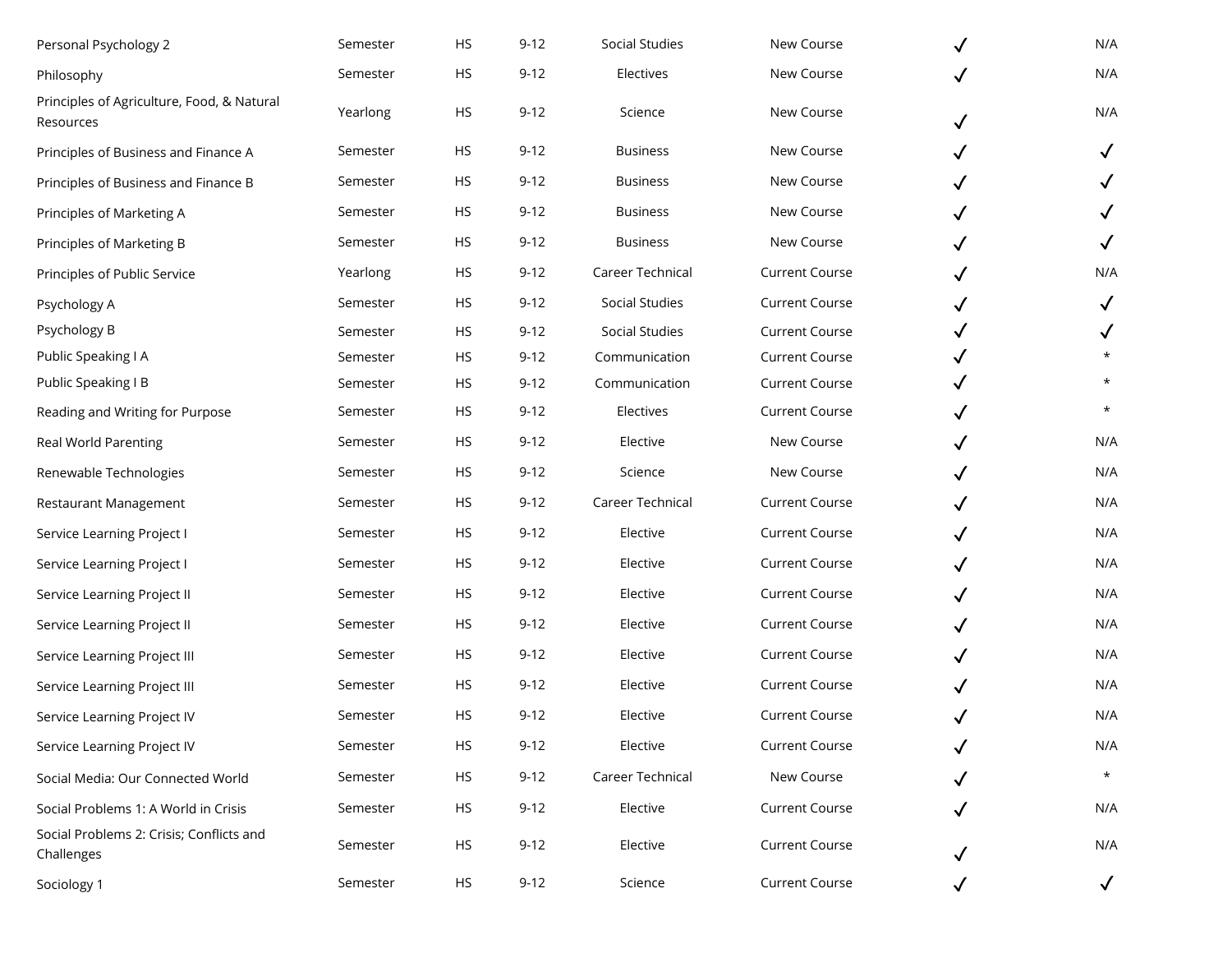| Sociology 2                                         | Semester | HS        | $9 - 12$ | Science          | <b>Current Course</b> |         | N/A     |
|-----------------------------------------------------|----------|-----------|----------|------------------|-----------------------|---------|---------|
| Speech and Debate                                   | Semester | <b>HS</b> | $9 - 12$ | Electives        | <b>Current Course</b> | √       | $\star$ |
| Sports & Entertainment Marketing                    | Semester | HS        | $9-12$   | <b>Business</b>  | <b>Current Course</b> | √       |         |
| Sports Management                                   | Semester | <b>HS</b> | $9 - 12$ | <b>Business</b>  | <b>Current Course</b> |         |         |
| The Lord of the Rings                               | Semester | HS        | $9 - 12$ | Electives        | New Course            | √       | N/A     |
| Theater, Cinema, & Film Production 1 A              | Semester | <b>HS</b> | $9-12$   | Career Technical | New Course            | √       | N/A     |
| Theater, Cinema, & Film Production 1 B              | Semester | <b>HS</b> | $9 - 12$ | Career Technical | New Course            | ✓       | N/A     |
| Veterinary Science                                  | Semester | <b>HS</b> | $9 - 12$ | Career Technical | New Course            |         | N/A     |
| Web Design I A                                      | Semester | <b>HS</b> | $9 - 12$ | Technology       | <b>Current Course</b> | Install | √       |
| Web Design I B                                      | Semester | <b>HS</b> | $9-12$   | Technology       | <b>Current Course</b> | Install |         |
| women's Studies: A Personal Journey Through<br>Film | Semester | <b>HS</b> | $9 - 12$ | Social Studies   | New Course            | √       | N/A     |
| Workplace & Internship Readiness                    | Semester | <b>HS</b> | $9 - 12$ | Elective         | New Course            |         | N/A     |
| World Religions                                     | Yearlong | <b>HS</b> | $9 - 12$ | Social Studies   | New Course            |         | N/A     |

## **World Languages**

| <b>Course Name</b> | Suggested<br><b>Course Length</b> | ES/MS/<br><b>HS</b> | <b>Grade Level(s)</b> | <b>Subject Area</b> | <b>Course Status</b>  | <b>Chromebooks</b><br><b>Compatible</b> | <b>Instructional Support:</b><br>√ State-Certified PVS Teacher<br>is Available<br>* PVS Teacher is Available<br>(may not be state-certified) |
|--------------------|-----------------------------------|---------------------|-----------------------|---------------------|-----------------------|-----------------------------------------|----------------------------------------------------------------------------------------------------------------------------------------------|
| French I A         | Semester                          | <b>HS</b>           | $9 - 12$              | Elective            | <b>Current Course</b> |                                         |                                                                                                                                              |
| French I B         | Semester                          | <b>HS</b>           | $9 - 12$              | Elective            | <b>Current Course</b> | √                                       |                                                                                                                                              |
| French II A        | Semester                          | <b>HS</b>           | $9 - 12$              | Elective            | <b>Current Course</b> | √                                       |                                                                                                                                              |
| French II B        | Semester                          | <b>HS</b>           | $9 - 12$              | Elective            | <b>Current Course</b> | √                                       |                                                                                                                                              |
| French III A       | Semester                          | <b>HS</b>           | $9 - 12$              | Elective            | <b>Current Course</b> | ✓                                       |                                                                                                                                              |
| French III B       | Semester                          | <b>HS</b>           | $9 - 12$              | Elective            | <b>Current Course</b> | √                                       |                                                                                                                                              |
| French IV A        | Semester                          | <b>HS</b>           | $9 - 12$              | Elective            | <b>Current Course</b> | √                                       |                                                                                                                                              |
| French IV B        | Semester                          | <b>HS</b>           | $9 - 12$              | Elective            | <b>Current Course</b> | √                                       |                                                                                                                                              |
| German I A         | Semester                          | <b>HS</b>           | $9 - 12$              | Elective            | <b>Current Course</b> | ✓                                       |                                                                                                                                              |
| German I B         | Semester                          | <b>HS</b>           | $9-12$                | Elective            | <b>Current Course</b> | √                                       |                                                                                                                                              |
| German II A        | Semester                          | <b>HS</b>           | $9 - 12$              | Elective            | <b>Current Course</b> |                                         | √                                                                                                                                            |
| German II B        | Semester                          | <b>HS</b>           | $9 - 12$              | Elective            | <b>Current Course</b> |                                         |                                                                                                                                              |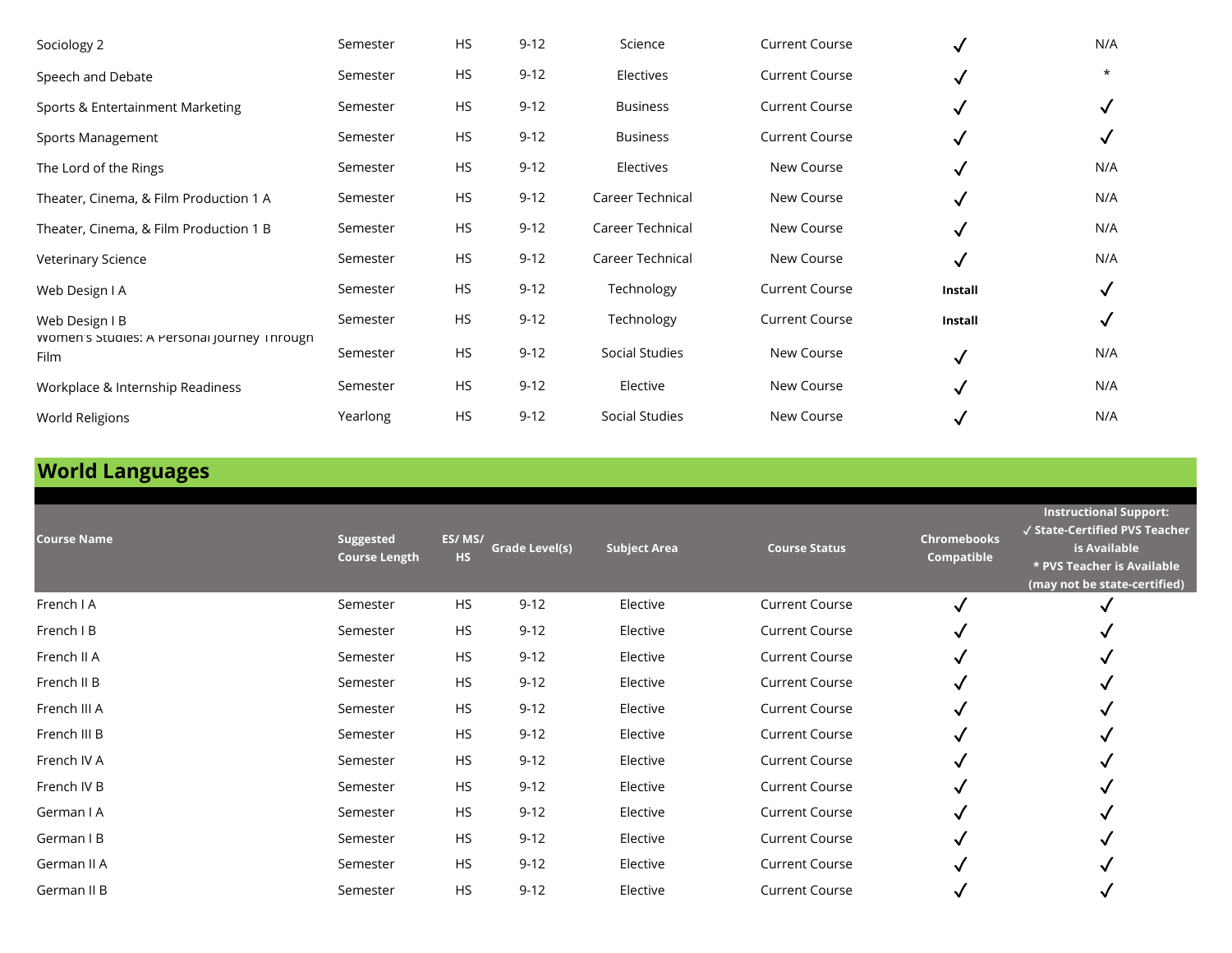| German III A       | Semester | <b>HS</b> | $9-12$   | Elective | <b>Current Course</b> |   |          |
|--------------------|----------|-----------|----------|----------|-----------------------|---|----------|
| German III B       | Semester | <b>HS</b> | $9 - 12$ | Elective | <b>Current Course</b> |   |          |
| Japanese I A       | Semester | HS        | $9 - 12$ | Elective | <b>Current Course</b> | ✓ | $^\star$ |
| Japanese I B       | Semester | <b>HS</b> | $9 - 12$ | Elective | <b>Current Course</b> |   | $^\star$ |
| Japanese II A      | Semester | <b>HS</b> | $9 - 12$ | Elective | <b>Current Course</b> |   | $^\star$ |
| Japanese II B      | Semester | <b>HS</b> | $9-12$   | Elective | <b>Current Course</b> |   | $\star$  |
| Sign Language I A  | Semester | <b>HS</b> | $9 - 12$ | Elective | <b>Current Course</b> |   | $\star$  |
| Sign Language I B  | Semester | <b>HS</b> | $9 - 12$ | Elective | <b>Current Course</b> |   | $\star$  |
| Sign Language II A | Semester | <b>HS</b> | $9 - 12$ | Elective | <b>Current Course</b> |   | $\star$  |
| Sign Language II B | Semester | <b>HS</b> | $9 - 12$ | Elective | <b>Current Course</b> |   | $\star$  |
| Spanish I A        | Semester | <b>HS</b> | $9 - 12$ | Elective | <b>Current Course</b> |   |          |
| Spanish I B        | Semester | HS        | $9 - 12$ | Elective | <b>Current Course</b> |   |          |
| Spanish II A       | Semester | <b>HS</b> | $9 - 12$ | Elective | <b>Current Course</b> | ✓ |          |
| Spanish II B       | Semester | <b>HS</b> | $9 - 12$ | Elective | <b>Current Course</b> | ✓ |          |
| Spanish III A      | Semester | <b>HS</b> | $9 - 12$ | Elective | <b>Current Course</b> |   |          |
| Spanish III B      | Semester | <b>HS</b> | $9 - 12$ | Elective | <b>Current Course</b> |   |          |
| Spanish IV A       | Semester | <b>HS</b> | $9 - 12$ | Elective | <b>Current Course</b> |   |          |
| Spanish IV B       | Semester | <b>HS</b> | $9 - 12$ | Elective | <b>Current Course</b> |   |          |

## **9-12 Misc.**

**Test Prep**

| <b>Course Name</b>            | Suggested<br><b>Course Length</b> | ES/MS/<br><b>HS</b> | <b>Grade Level(s)</b> | <b>Subject Area</b> | <b>Course Status</b>  | <b>Chromebooks</b><br>Compatible | <b>Instructional Support:</b><br>√ State-Certified PVS Teacher<br>is Available<br>* PVS Teacher is Available<br>(may not be state-certified) |
|-------------------------------|-----------------------------------|---------------------|-----------------------|---------------------|-----------------------|----------------------------------|----------------------------------------------------------------------------------------------------------------------------------------------|
| College Prep with ACT         | Semester                          | <b>HS</b>           | $9 - 12$              | Test Prep           | <b>Current Course</b> | √                                | $\star$                                                                                                                                      |
| College Prep with SAT         | Semester                          | <b>HS</b>           | $9 - 12$              | Test Prep           | <b>Current Course</b> | √                                | $\star$                                                                                                                                      |
| GED Language Arts (M)         | Semester                          | <b>HS</b>           | $9 - 12$              | Test Prep           | <b>Current Course</b> | √                                | N/A                                                                                                                                          |
| <b>GED Mathematics (M)</b>    | Semester                          | <b>HS</b>           | $9 - 12$              | Test Prep           | <b>Current Course</b> | $\checkmark$                     | N/A                                                                                                                                          |
| GED Science (M)               | Semester                          | <b>HS</b>           | $9 - 12$              | Test Prep           | <b>Current Course</b> | √                                | N/A                                                                                                                                          |
| <b>GED Social Studies (M)</b> | Semester                          | <b>HS</b>           | $9 - 12$              | <b>Test Prep</b>    | <b>Current Course</b> | √                                | N/A                                                                                                                                          |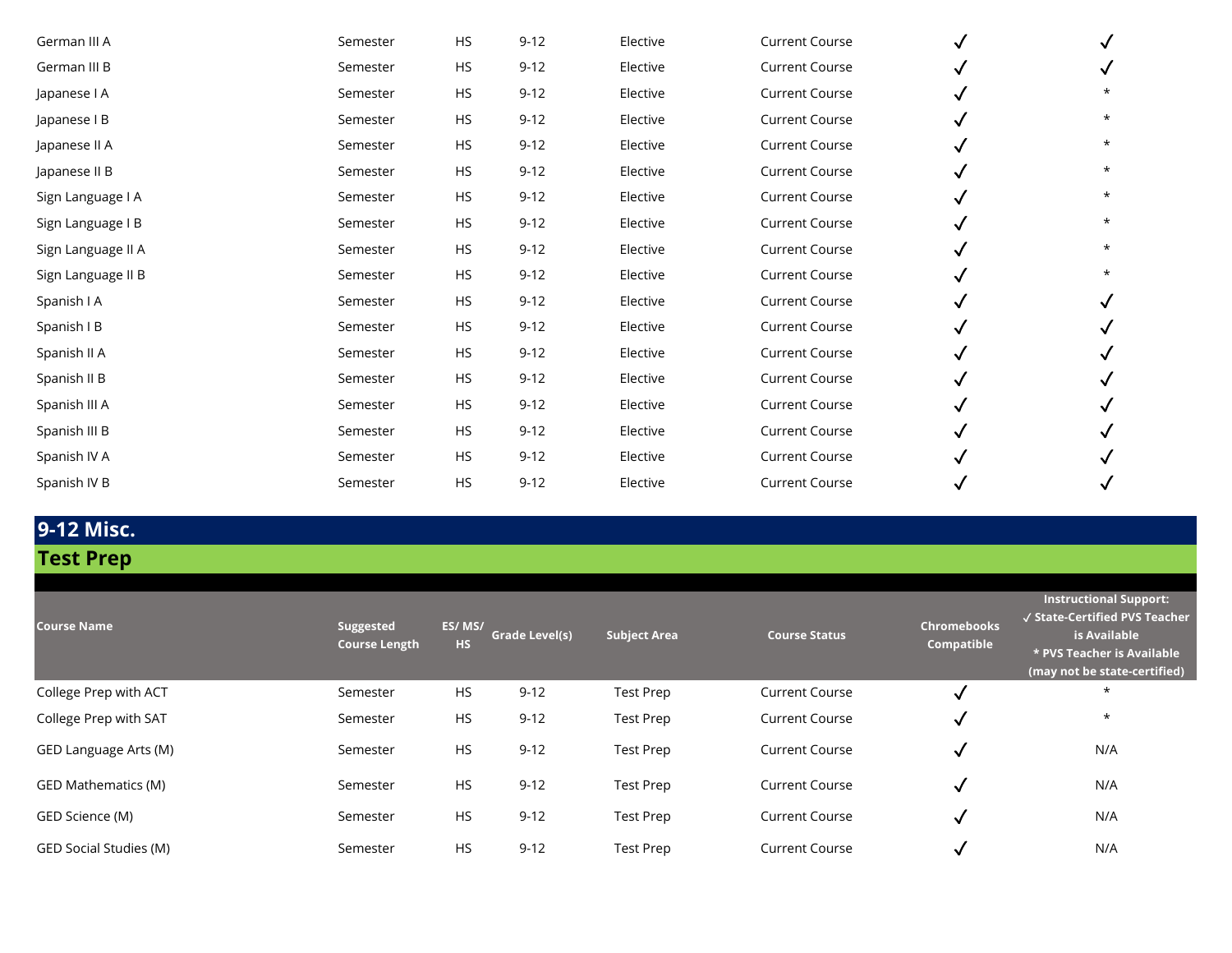| <b>Credit Recovery</b> |
|------------------------|
|------------------------|

| <b>Course Name</b>      | Suggested<br><b>Course Length</b> | ES/MS/<br><b>HS</b> | Grade Level(s) | <b>Subject Area</b> | <b>Course Status</b>  | <b>Chromebooks</b><br>Compatible | <b>Instructional Support:</b><br>$\checkmark$ State-Certified PVS Teacher<br>is Available<br>* PVS Teacher is Available<br>(may not be state-certified) |
|-------------------------|-----------------------------------|---------------------|----------------|---------------------|-----------------------|----------------------------------|---------------------------------------------------------------------------------------------------------------------------------------------------------|
| Algebra 1 A (M)         | Semester                          | HS                  | $9 - 12$       | <b>Mathematics</b>  | <b>Current Course</b> | $\checkmark$                     | N/A                                                                                                                                                     |
| Algebra 1 B (M)         | Semester                          | <b>HS</b>           | $9 - 12$       | Mathematics         | <b>Current Course</b> | ✓                                | N/A                                                                                                                                                     |
| Algebra 2 A (M)         | Semester                          | HS                  | $9 - 12$       | Mathematics         | <b>Current Course</b> | ✓                                | N/A                                                                                                                                                     |
| Algebra 2 B (M)         | Semester                          | HS                  | $9 - 12$       | Mathematics         | <b>Current Course</b> | $\checkmark$                     | N/A                                                                                                                                                     |
| Geometry A (M)          | Semester                          | <b>HS</b>           | $9 - 12$       | Mathematics         | <b>Current Course</b> | ✓                                | N/A                                                                                                                                                     |
| Geometry B (M)          | Semester                          | HS                  | $9 - 12$       | Mathematics         | <b>Current Course</b> | $\checkmark$                     | N/A                                                                                                                                                     |
| Integrated Math 1 A (M) | Semester                          | HS                  | $9-12$         | Mathematics         | <b>Current Course</b> | $\checkmark$                     | N/A                                                                                                                                                     |
| Integrated Math 1 B (M) | Semester                          | HS                  | $9 - 12$       | Mathematics         | <b>Current Course</b> | ✓                                | N/A                                                                                                                                                     |
| Integrated Math 2 A (M) | Semester                          | HS                  | $9-12$         | Mathematics         | <b>Current Course</b> | ✓                                | N/A                                                                                                                                                     |
| Integrated Math 2 B (M) | Semester                          | <b>HS</b>           | $9 - 12$       | Mathematics         | <b>Current Course</b> |                                  | N/A                                                                                                                                                     |
| Integrated Math 3 A (M) | Semester                          | HS                  | $9 - 12$       | Mathematics         | <b>Current Course</b> |                                  | N/A                                                                                                                                                     |
| Integrated Math 3 B (M) | Semester                          | <b>HS</b>           | $9 - 12$       | Mathematics         | <b>Current Course</b> | ✓                                | N/A                                                                                                                                                     |
| Integrated Math 4 A (M) | Semester                          | <b>HS</b>           | $9 - 12$       | Mathematics         | <b>Current Course</b> |                                  | N/A                                                                                                                                                     |
| Integrated Math 4 B (M) | Semester                          | HS                  | $9 - 12$       | Mathematics         | <b>Current Course</b> |                                  | N/A                                                                                                                                                     |
| Math Models A (M)       | Semester                          | <b>HS</b>           | $9 - 12$       | Mathematics         | <b>Current Course</b> | √                                | N/A                                                                                                                                                     |
| Math Models B (M)       | Semester                          | <b>HS</b>           | $9 - 12$       | Mathematics         | <b>Current Course</b> |                                  | N/A                                                                                                                                                     |
| Pre-Calculus A (M)      | Semester                          | HS                  | $9-12$         | Mathematics         | <b>Current Course</b> |                                  | N/A                                                                                                                                                     |
| Pre-Calculus B (M)      | Semester                          | <b>HS</b>           | $9 - 12$       | Mathematics         | <b>Current Course</b> |                                  | N/A                                                                                                                                                     |
| English 9 A (M)         | Semester                          | HS                  | 9              | Language Arts       | <b>Current Course</b> |                                  | N/A                                                                                                                                                     |
| English 9 B (M)         | Semester                          | <b>HS</b>           | 9              | Language Arts       | <b>Current Course</b> | √                                | N/A                                                                                                                                                     |
| English 10 A (M)        | Semester                          | <b>HS</b>           | 10             | Language Arts       | <b>Current Course</b> |                                  | N/A                                                                                                                                                     |
| English 10 B (M)        | Semester                          | HS                  | 10             | Language Arts       | <b>Current Course</b> |                                  | N/A                                                                                                                                                     |
| English 11 A (M)        | Semester                          | <b>HS</b>           | 11             | Language Arts       | <b>Current Course</b> | √                                | N/A                                                                                                                                                     |
| English 11 B (M)        | Semester                          | HS                  | 11             | Language Arts       | <b>Current Course</b> |                                  | N/A                                                                                                                                                     |
| English 12 A (M)        | Semester                          | $\mathsf{HS}$       | 12             | Language Arts       | <b>Current Course</b> |                                  | N/A                                                                                                                                                     |
| English 12 B (M)        | Semester                          | $\mathsf{HS}$       | 12             | Language Arts       | <b>Current Course</b> |                                  | N/A                                                                                                                                                     |
| Biology A (M)           | Semester                          | HS                  | $9 - 12$       | Science             | <b>Current Course</b> | $\checkmark$                     | N/A                                                                                                                                                     |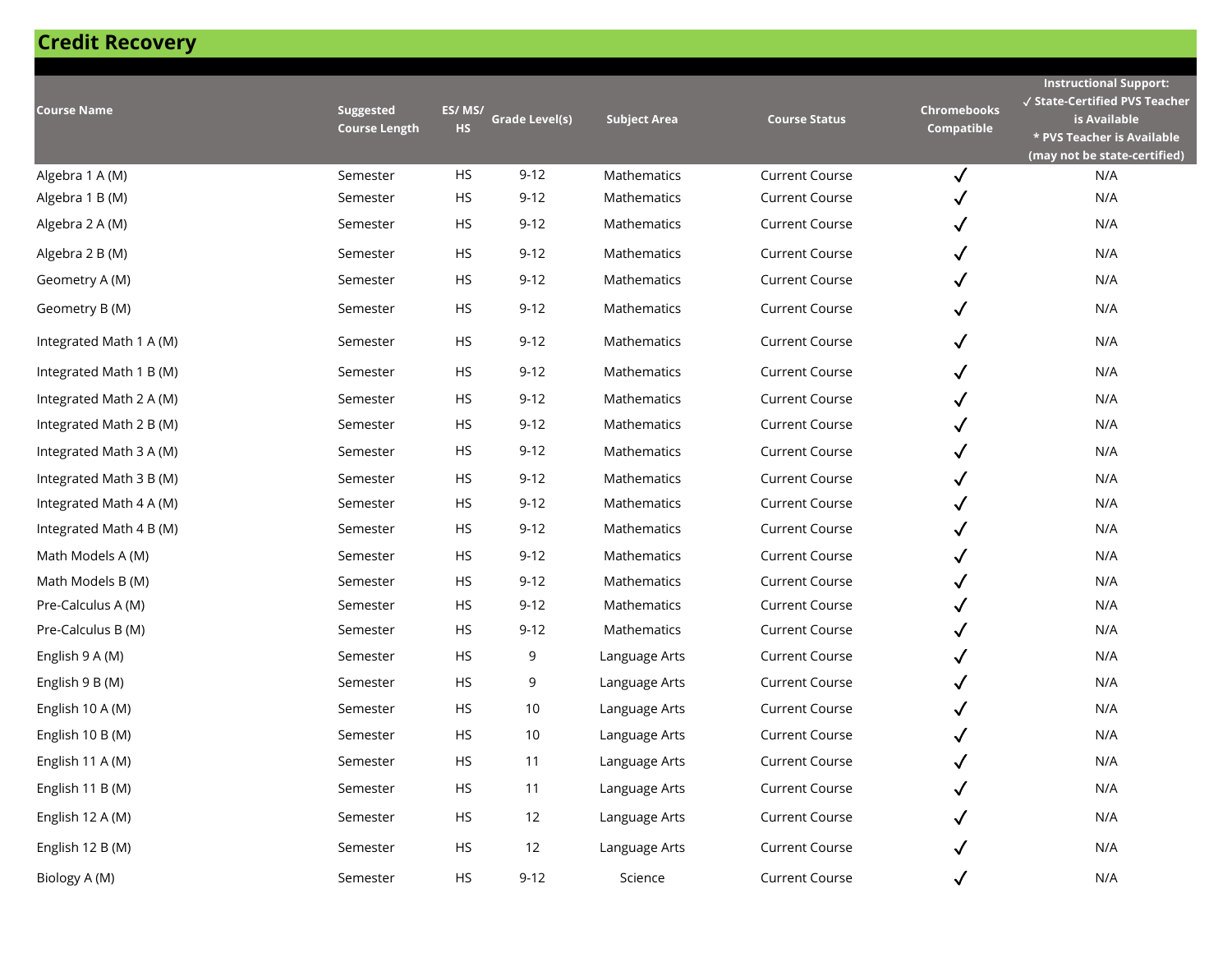| Biology B (M)                    | Semester | <b>HS</b> | $9 - 12$ | Science               | <b>Current Course</b> |              | N/A |
|----------------------------------|----------|-----------|----------|-----------------------|-----------------------|--------------|-----|
| Chemistry A (M)                  | Semester | <b>HS</b> | $9 - 12$ | Science               | <b>Current Course</b> | $\checkmark$ | N/A |
| Chemistry B (M)                  | Semester | <b>HS</b> | $9 - 12$ | Science               | <b>Current Course</b> | $\checkmark$ | N/A |
| Earth Science A (M)              | Semester | <b>HS</b> | $9 - 12$ | Science               | <b>Current Course</b> | $\checkmark$ | N/A |
| Earth Science B (M)              | Semester | <b>HS</b> | $9 - 12$ | Science               | <b>Current Course</b> | $\checkmark$ | N/A |
| Physical Science A (M)           | Semester | <b>HS</b> | $9 - 12$ | Science               | <b>Current Course</b> | $\checkmark$ | N/A |
| Physical Science B (M)           | Semester | <b>HS</b> | $9 - 12$ | Science               | <b>Current Course</b> | $\checkmark$ | N/A |
| Physical Science - Chemistry (M) | Semester | <b>HS</b> | $9 - 12$ | Science               | <b>Current Course</b> | $\checkmark$ | N/A |
| Physical Science - Physics (M)   | Semester | <b>HS</b> | $9 - 12$ | Science               | <b>Current Course</b> | $\checkmark$ | N/A |
| Physics A (M)                    | Semester | HS        | $9 - 12$ | Science               | <b>Current Course</b> | $\checkmark$ | N/A |
| Physics B (M)                    | Semester | <b>HS</b> | $9 - 12$ | Science               | <b>Current Course</b> | $\checkmark$ | N/A |
| Geography (M)                    | Semester | <b>HS</b> | $9 - 12$ | <b>Social Studies</b> | <b>Current Course</b> | $\checkmark$ | N/A |
| Economics (M)                    | Semester | <b>HS</b> | $9 - 12$ | <b>Social Studies</b> | <b>Current Course</b> | $\checkmark$ | N/A |
| Government (M)                   | Semester | <b>HS</b> | $9 - 12$ | Social Studies        | <b>Current Course</b> | $\checkmark$ | N/A |
| United States History A (M)      | Semester | <b>HS</b> | $9 - 12$ | Social Studies        | <b>Current Course</b> | $\checkmark$ | N/A |
| United States History B (M)      | Semester | <b>HS</b> | $9 - 12$ | Social Studies        | <b>Current Course</b> | $\checkmark$ | N/A |
| World History A (M)              | Semester | <b>HS</b> | $9 - 12$ | Social Studies        | <b>Current Course</b> | $\checkmark$ | N/A |
| World History B (M)              | Semester | <b>HS</b> | $9 - 12$ | Social Studies        | <b>Current Course</b> | $\checkmark$ | N/A |
| Health (M)                       | Semester | <b>HS</b> | $9 - 12$ | Health and PE         | <b>Current Course</b> | $\checkmark$ | N/A |

#### **Notes:**

Essential courses are offered to provide students with added support in prerequisite concepts and skills.

Foundations courses are standards-based courses adjusted to give students greater support on core concepts and provide additional practice and review.

The World Languages courses require a headset and microphone that are compatible with the computer being used for the course.

Courses listed as A or B can be taken individually as a Semester course or together as a year-long course.

Course ():

Courses with (M) are Credit Recovery and are mobile friendly.

Courses with (U) are available as individual units.

All courses available with a Pearson Virtual Schools (PVS) teacher unless otherwise indicated. State-specific certification will vary.

PVS teachers not available for credit recovery courses.

While we do provide state certified content area teachers, we do not provide gifted endorsements

Course list subject to change. Please see Pearson representative for assistance.

*AP® is a trademark registered and/or owned by the College Board, which was not involved in the production of, and does not endorse, this product.*